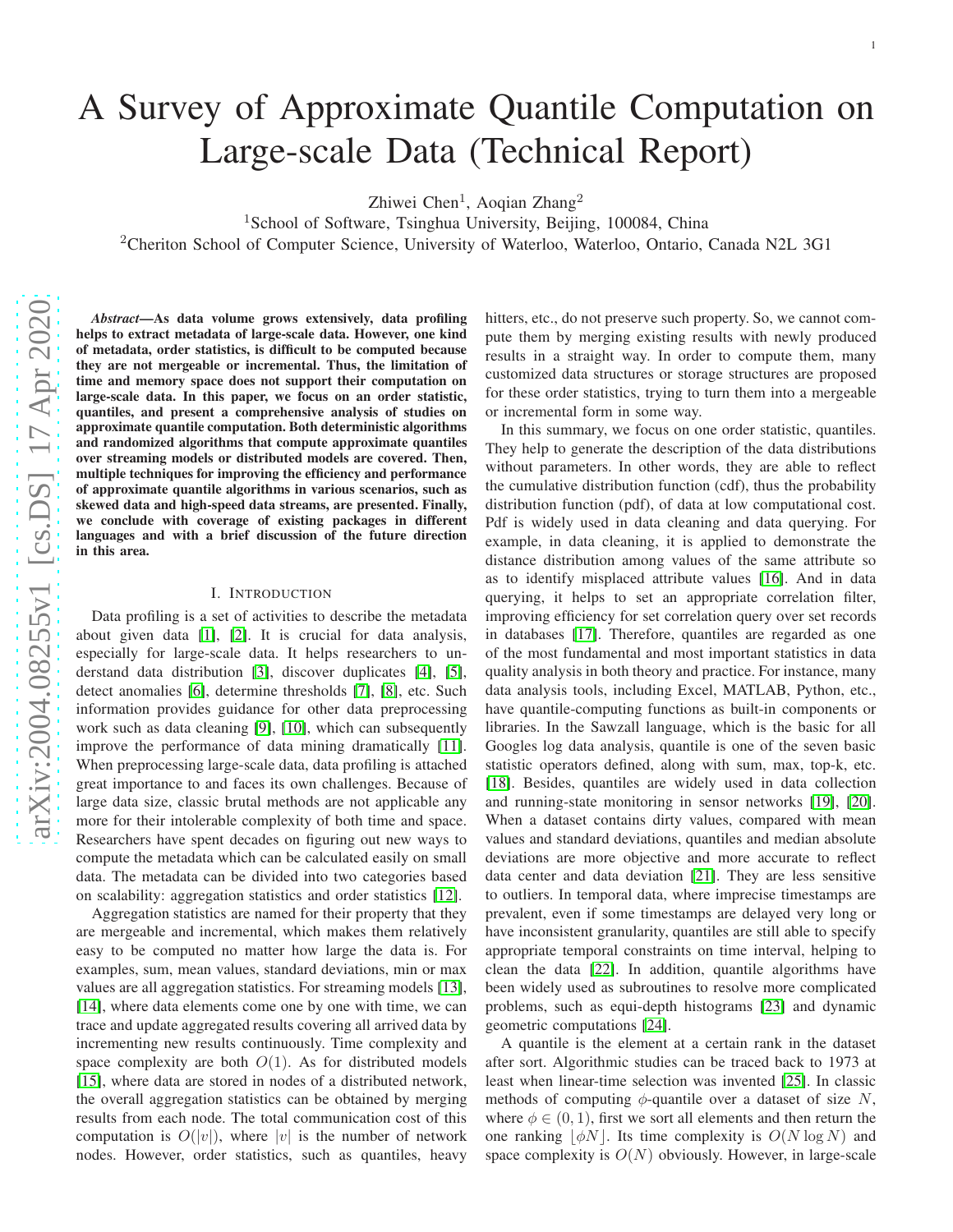data, the method is infeasible under restrictions of memory size. Munro *et al.* has proved that any exact quantile algorithm with p-pass scan over data requires at least  $\Omega(N^{1/p})$  space [26]. Besides, in streaming models, e.g., over streaming events [27], quantile algorithms should also be streaming. That is, they are permitted to scan each element only once and need to update quantile answers instantaneously when receiving new elements. There is no way to compute quantiles exactly under such condition. Thus, approximation is introduced in quantile computation. Approximate computation is an efficient way to analyze large-scale data under restricted resources [28]. On one hand, it raises computational efficiency and lower computational space. On the other hand, large scale of the dataset can dilute approximation effects. Large-scale data is usually dirty, which also makes approximate quantile endurable and applicable in industry. Significantly, the scale of data is relative, based on the availability of time and space. So, the rule about how to choose between exact quantiles and approximate quantiles differs in heterogeneous scenarios, depending on the requirement for accuracy and the contradiction between the scale of data and that of resources. When the cost of computing exact quantiles is intolerable and the results are not required to be totally precise, approximate quantiles are a promising alternative.

We denote approximation error by  $\epsilon$ . A  $\epsilon$ -approximate  $\phi$ quantile is any element whose rank is between  $r - \epsilon N$  and  $r + \epsilon N$  after sort, where  $r = |\phi N|$ . For example, we want to calculate 0.1-approximate 0.3-quantile of the dataset 11, 21, 24, 61, 81, 39, 89, 56, 12, 51. As shown in Figure [1,](#page-1-0) we sort the elements as 11, 12, 21, 24, 39, 51, 56, 61, 81, 89 and compute the range of the quantile's rank, which is  $[(0.3 (0.1) \times 10, (0.3 + 0.1) \times 10] = [2, 4]$ . Thus the answer can be one of 12, 21, 24. In order to further reduce computation space, approximate quantile computation is often combined with randomized sampling, making the deterministic computation becomes randomized. In such case, another parameter  $\delta$ , or randomization degree, is introduced, meaning the algorithm answers a correct quantile with a probability of at least  $1 - \delta$ .



<span id="page-1-0"></span> $\phi = 0.3$ .

Fig. 1. An example of a  $\epsilon$ -approximate  $\phi$ -quantile, where  $\epsilon = 0.1$  and

There are 3 basic metrics to assess an approximate quantile algorithm [29]:

• Space complexity It is necessary for streaming algorithms. Due to the limitation of memory, only algorithms using sublinear space are applicable [30]. It corresponds to communication cost in distributed models. In a distributed sensor network, communication overhead consumes more power and limits the battery life of power-constrained devices, such as wireless sensor nodes [31]. So, quantile algorithms are aimed at low space complexity or low communication cost.

- Update time It is the time spent on updating quantile answers when new element arrives. Fast updates can improve the user experience, so many streaming algorithms take update time as a main consideration.
- Accuracy It measures the distance between approximate quantiles and ground truth. Intuitively, the more accurate an algorithm is, the more space and the longer time it will consume. They are on the trade-off relationship. We use approximation error, maximum actual approximation error and average actual approximation error as quantitative indicators to measure accuracy.

We collected and studied researches about approximate quantile computation, then completed this survey. The survey includes various algorithms, varying from data sampling to data structure transformation, and techniques for optimization. Important algorithms are listed in Table [I.](#page-2-0) The remaining parts of this survey are organized as follows: In Section [II,](#page-1-1) we introduce deterministic quantile algorithms over both streaming models and distributed models. Section [III](#page-6-0) discusses randomized algorithms [32]. Section [IV](#page-7-0) introduces some techniques and algorithms for improving the performance and efficiency of quantile algorithms in various scenarios. Section [V](#page-9-0) presents a few off-the-shelf tools in industry for quantile computation. Finally, Section [VI](#page-9-1) makes the conclusion and proposes interesting directions for future research.

### II. DETERMINISTIC ALGORITHMS

<span id="page-1-1"></span>An algorithm is deterministic while it returns a fixed answer given the same dataset and query condition. Furthermore, quantile algorithms are classified based on their application scenarios. In streaming models, where data elements arrive one by one in a streaming way, algorithms are required to answer quantile queries with only one-pass scan, given the data size N [33] or not [34], [36], [37], [47], [48]. Except to answering quantile queries for all arrived data, Lin *et al.* [35] concentrates on tracing quantiles for the most recent  $N$  elements over a data stream. In distributed models, where data or statistics are stored in distributed architectures such as sensor networks, algorithms are proposed to merge quantile results from child nodes using as low communication cost as possible to reduce energy consumption and prolong equipment life [20], [38], [40], [42], [45].

# <span id="page-1-2"></span>*A. Streaming Model*

The most prominent feature of streaming algorithms is that all data are required to be scanned only once. Besides, the length of the data stream may be uncertain and can even grow arbitrarily large. Thus, classic quantile algorithms are infeasible for streaming models because of the limitation of memory. Therefore, the priority of approximate quantile algorithms for streaming models is to minimize space complexities. In 2010, Hung *et al.* [49] have proved that any comparison-based  $\epsilon$ approximate quantile algorithm over streaming models needs space complexity of at least  $\Omega(\frac{1}{\epsilon} \log \frac{1}{\epsilon})$ , which sets a lower bound for these algorithms.

Both Jain *et al.* [50] and Agrawal *et al.* [51] proposed algorithms to compute quantiles with one-pass scan. However, neither of them clarified the upper or lower bound of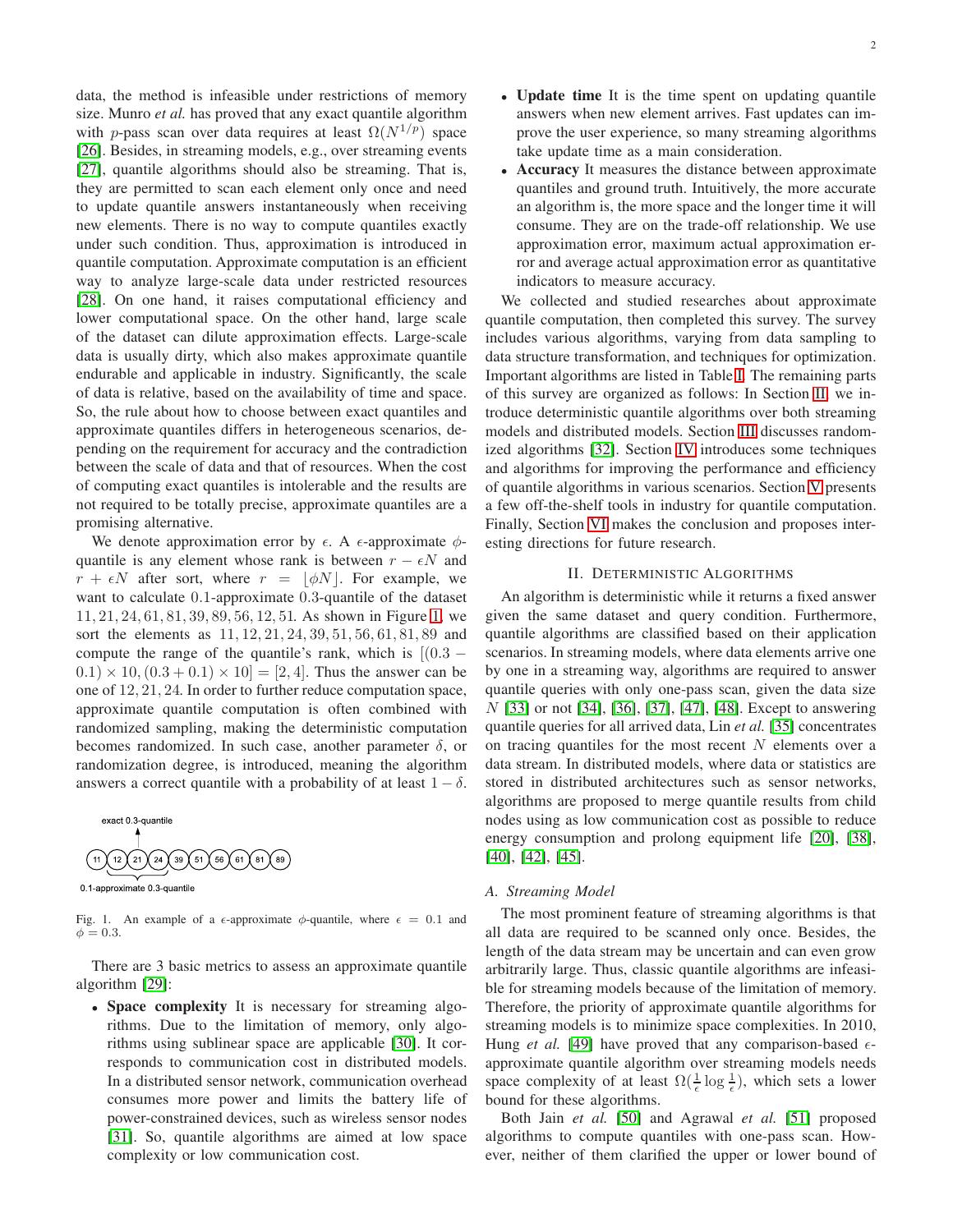TABLE I APPROXIMATE QUANTILE ALGORITHMS

<span id="page-2-0"></span>

| Algorithm             | Randomization | Model       | Space complexity / Communication cost                                   |
|-----------------------|---------------|-------------|-------------------------------------------------------------------------|
| MRL98 [33]            | Deterministic | Streaming   | $O(\frac{1}{\epsilon} \log^2(\epsilon N))$                              |
| GK01 [34]             | Deterministic | Streaming   | $O(\frac{1}{\epsilon} \log(\epsilon N))$                                |
| Lin SW $[35]$         | Deterministic | Streaming   | $O(\frac{1}{\epsilon}\log(\epsilon^2 N) + \frac{1}{\epsilon^2})$        |
| Lin n-of-N $[35]$     | Deterministic | Streaming   | $O(\frac{1}{\epsilon^2} \log^2(\epsilon N))$                            |
| Arasu FSSW [36]       | Deterministic | Streaming   | $O(\frac{1}{\epsilon} \log \frac{1}{\epsilon} \log N)$                  |
| Arasu VSSW [36]       | Deterministic | Streaming   | $O(\frac{1}{\epsilon} \log \frac{1}{\epsilon} \log(\epsilon N) \log N)$ |
| GK-UN [37]            | Deterministic | Streaming   | $O(\frac{1}{\epsilon} \log(\epsilon PC(S^u)))$                          |
| Q-digest [20]         | Deterministic | Distributed | $O(\frac{1}{\epsilon} v \log \sigma)$                                   |
| GK04 [38]             | Deterministic | Distributed | $O(\frac{ v }{\epsilon} \log^2 N)$                                      |
| Cormode $05$ [39]     | Deterministic | Distributed | $O(\frac{ v }{2} \log N)$                                               |
| Y <sub>113</sub> [40] | Deterministic | Distributed | $O(\frac{ v }{\cdot} \log N)$                                           |
| MRL99 [41]            | Randomized    | Streaming   | $O(\frac{1}{\epsilon} \log^2 \frac{1}{\epsilon})$                       |
| Agarwal13 [42]        | Randomized    | Streaming   | $O(\frac{1}{\epsilon} \log^{1.5} \frac{1}{\epsilon})$                   |
| Felber15 [43]         | Randomized    | Streaming   | $O(\frac{1}{\epsilon} \log \frac{1}{\epsilon})$                         |
| Karnin16 [44]         | Randomized    | Streaming   | $O(\frac{1}{\epsilon} \log \log \frac{1}{\epsilon \delta})$             |
| Huang11 [45]          | Randomized    | Distributed | $O(\frac{1}{\epsilon}\sqrt{ v h})$                                      |
| Haeupler18 [46]       | Randomized    | Distributed | $O(\log \log N + \log \frac{1}{\epsilon})$                              |

approximation error. In 1997, Alsabti *et al.* [47] improved the algorithm and came up with a version with guaranteed error bound, referred to as ARS97. Its basic idea is sampling and it includes the following steps:

- 1) Divide the dataset into  $r$  partitions.
- 2) For each partition, sample s elements and store them in a sorted way.
- 3) Combine  $r$  partitions of data, generating one sequence for querying quantiles.

ARS97 is targeted at disk-resident data, rather than streaming models. Nevertheless, its idea to partition the entire dataset and maintain a sampled sorted sequence for quantile querying inspires quantile algorithms over streaming models afterwards.

The inspired algorithm is referred to as MRL98 proposed by Manku *et al.* [33]. It requires the prior knowledge of the length N of data stream. Similar with ARS97, MRL98 divides the data stream into  $b$  blocks, samples  $k$  elements from each block and puts them into  $b$  buffers. Each buffer  $X$  is given a weight  $w(X)$ , representing the number of elements covered by this buffer. The algorithm consists of 3 operations:

- NEW Put the first  $bk$  elements into buffers successively and set their weights to 1.
- COLLAPSE Compress elements from multiple buffers into one buffer. Specifically, each element from an input buffer  $X_i$  would be duplicated  $w(X_i)$  times. Then these duplicated elements are sorted and merged into a sequence, where  $k$  elements are selected at regular intervals and stored in the output buffer  $Y$ , whose weight  $w(Y) = \sum_i w(X_i)$
- OUTPUT Select an element as the quantile answer from b buffers.

NEW and OUTPUT are straightforward, so the algorithm's space complexity depends mainly on how to trigger COL-LAPSE. MRL98 proposed a tree-structure trigger strategy. Each buffer X is assigned a height  $l(X)$  and l is set to  $min_i l(X_i)$ .  $l(X)$  is set as the following standard:

- If only one buffer is empty, its height is set to  $l$ .
- If there are two or more empty buffers, their heights are set to 0.
- Otherwise, buffers of height  $l$  are collapsed, generating a buffer of height  $l + 1$ .

By tuning  $b$  and  $k$ , MLR98 can narrow the approximation error within  $\epsilon$ . Figure [2](#page-2-1) demonstrates the trigger strategy when  $b = 3$ . The height of the strategy tree is logarithmic, thus the space complexity is  $O(\frac{1}{\epsilon} \log^2(\epsilon N)).$ 



<span id="page-2-1"></span>Fig. 2. The collapsing strategy with 3 buffers. A node corresponds to a buffer and its number denotes the weight.

The limitation of MRL98 is that it needs to know the length of the data stream at first. However, in more cases, the length is uncertain and may even grow arbitrarily large. In such case, Greenwald *et al.* [34] proposes celebrated GK01 algorithm, distinguished by its innovative data structure, Summaries, or  $S$  for short. The basic idea is that when  $N$  increases, the set of  $\epsilon$ -approximate answers for querying  $\phi$ -quantile expands as well, so correctness can be retained even if removing some elements. S is a collection of tuples in the form of  $(v_i, g_i, \Delta_i)$ , where  $v_i$  is the element with the property  $v_i \le v_{i+1}$ ,  $g_i$  and  $\Delta_i$  are 2 integers satisfying following conditions:

<span id="page-2-2"></span>
$$
\sum_{j\leq i} g_j \leq r(v_i) + 1 \leq \sum_{j\leq i} g_j + \Delta_i \tag{1}
$$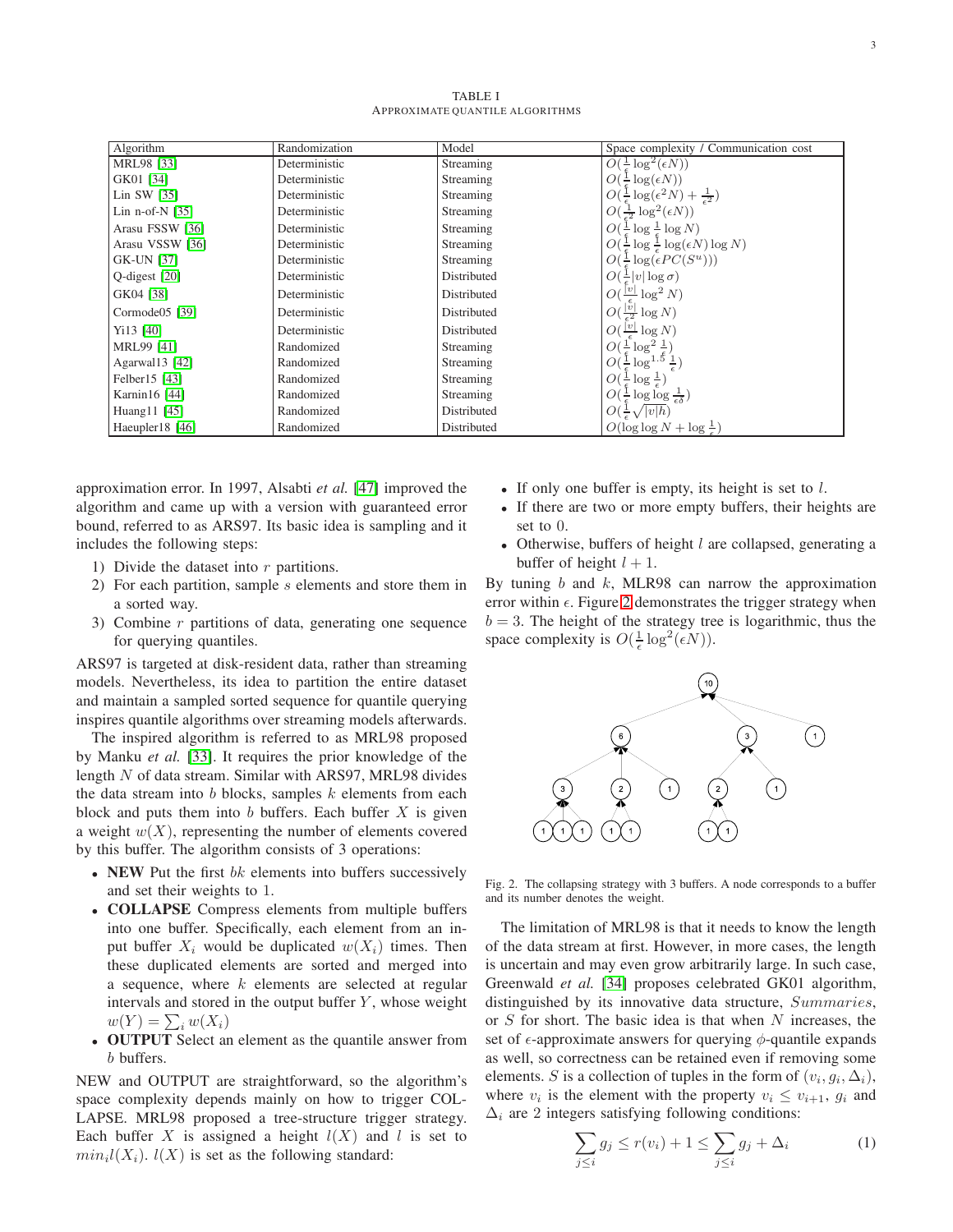<span id="page-3-0"></span>
$$
g_i + \Delta_i \le \lfloor 2\epsilon N \rfloor \tag{2}
$$

 $r(v_i)$ , whose bounds are guaranteed by [\(1\)](#page-2-2), is the ground truth of  $v_i$ 's rank. Obviously, there are at most  $g_i + \Delta_i - 1$  elements between  $v_{i-1}$  and  $v_i$ . [\(2\)](#page-3-0) makes sure that the range is within  $|2 \epsilon N| - 1$ . Therefore, for any  $\phi \in (0, 1)$ , there always exists a tuple  $(v_i, g_i, \Delta_i)$ , where  $r(v_i) \in [[(\phi - \epsilon)N], [(\phi + \epsilon)N]],$ and thus  $v_i$  is a  $\epsilon$ -approximation  $\phi$ -quantile. To find the approximate quantile, we can find the least  $i$  satisfying:

$$
\sum_{j\leq i} g_j + \Delta_i > 1 + \lfloor \epsilon N \rfloor + \max_i (g_i + \Delta_i) / 2 \tag{3}
$$

and return  $v_{i-1}$  as the answer. S also supports several operations:

- **INSERT** Search S to find the least i so that  $v_i > v$  and insert  $(v, 1, \lfloor 2\epsilon N \rfloor)$  right before the tuple  $t_i = (v_i, g_i, \Delta_i)$ .
- **DELETE** Update  $g_{i+1}$  as  $g_{i+1} = g_{i+1} + g_i$  and delete  $t_i$ . To maintain [\(2\)](#page-3-0),  $t_i$  is removable only when it satisfies

$$
g_i + g_{i+1} + \Delta_{i+1} \le \lfloor 2\epsilon N \rfloor \tag{4}
$$

• **COMPRESS** It can be found that DELETE is adding g of the deleting tuple to that of its predecessor. So we can delete multiple successive tuples,  $t_{i+1}, t_{i+2}, ..., t_{i+k}$ at the same time by updating  $g_i$  as  $g_i = g_i + g_{i+1}$  $g_{i+2} + \cdots + g_{i+k}$  and removing them. GK01 proposed a complicated COMPRESS strategy to reduce the size of S as small as possible: it executes when  $t_i, t_{i+1}, ..., t_{i+k}$ are removable on the arrival of every  $\frac{1}{2\epsilon}$  elements.

It proves that the maximum size of S is  $\frac{11}{2\epsilon} \log(2\epsilon N)$ . So, its space complexity is  $O(\frac{1}{\epsilon} \log(\epsilon N))$ . Additionally, the summary structure is also applicable in a wide range such as Kolmogorov-Smirnov statistical tests [52] and balanced parallel computations [53].

GK01 is for computing quantiles over all arrived data. Sometimes quantiles of the most recent  $N$  elements in a stream are required. Lin *et al.* [35] expanded GK01 and proposed two algorithms for such case: SW model and n-of-N model.

SW model is for answering quantiles over the most recent  $N$ elements instantaneously, where  $N$  is predefined. The model puts the most recent  $N$  elements into several buckets in their arriving order. Rather than original elements, each buckets stores a *Summary* [34] covering  $\frac{\epsilon N}{2}$  successive elements. The buckets have 3 states as illustrated in Figure [3:](#page-3-1)

- A bucket is active when its coverage is less than  $\frac{\epsilon N}{2}$ . At this time, it maintains a  $\frac{\epsilon}{4}$ -approximate S computed by GK01.
- A bucket is compressed when its coverage reaches  $\frac{\epsilon N}{2}$ . The  $\frac{\epsilon}{4}$ -approximate S would be compressed to  $\frac{\epsilon}{2}$ approximate  $S$  by an algorithm COMPRESS.
- A bucket is expired if it is the oldest bucket when the coverage of all buckets exceeds N. Once expired, the bucket is removed from the bucket list.

By maintaining and merging buckets, SW model answers quantile queries of elements covered by all unexpired buckets. However, when an old bucket is just expired and the active bucket has not been full, the coverage of all unexpired buckets  $N'$  is less than N. The difference between N and  $N'$  is at most  $\lfloor \frac{\epsilon N}{2} \rfloor - 1$ . An algorithm LIFT was proposed to resolve



<span id="page-3-1"></span>Fig. 3. Structure of SW model

the problem: if  $0 \leq N - N' \leq \lfloor \frac{\epsilon N}{2} \rfloor$ , it can convert a  $\frac{\epsilon}{2}$ -approximate S' covering N' elements to a  $\epsilon$ -approximate  $S$  covering  $N$  elements. Its worst case space complexity is  $O(\frac{1}{\epsilon}\log(\epsilon^2 N) + \frac{1}{\epsilon^2}).$ 

The distinction of n-of-N model is that it answers quantile queries instantaneously over the most recent  $n$  elements where  $n$  is any integer not larger than a predefined  $N$ . It takes advantage of the EH-partition technique [54] as shown in Figure [4.](#page-4-0) The technique classifies buckets, marking buckets at level i as i−bucket whose S covers all elements arriving since the bucket's timestamp. There are at most  $\lceil \frac{1}{\lambda} \rceil + 1$  buckets at each level, where  $\lambda \in (0, 1)$ . When a new element arrives, the model creates a 1−bucket and sets its timestamp to the current timestamp. When the number of  $i - buckets$  reaches  $\lceil \frac{1}{\lambda} \rceil + 2$ , the two oldest buckets at level i are merged into a  $2i - bucket$ carrying the oldest timestamp iteratively until buckets at all levels are less than  $\lceil \frac{1}{\lambda} \rceil + 2$ . Because each bucket covers elements arriving since its timestamp, merging two buckets is equal to removing the later one. Lin *et al.* also proved that for any bucket b, its coverage  $N_b$  satisfies

<span id="page-3-2"></span>
$$
N_b - 1 \le \lambda N \tag{5}
$$

In order to guarantee that quantiles are  $\epsilon$ -approximate,  $\lambda$  is set to  $\frac{\epsilon}{\epsilon+2}$ . Each bucket preserves a  $\frac{\epsilon}{2}$ -approximate *S*. Quantiles are queried as follows:

- 1) Scan the bucket list until finding the first bucket b making  $N_b \leq n$ .
- 2) Use LIFT to convert  $S_b$  to a  $\epsilon$ -approximate S covering n elements.
- 3) Search  $S$  to find the quantile answer.

According to [\(5\)](#page-3-2),  $n - N_b \leq \frac{\epsilon N_b}{\epsilon + 2}$ . Mark its predecessor bucket as b' and we have  $N_{b'} > n$ , thus  $n - N_b \le N_{b'} - N_b - 1$ , and furthermore  $n - N_b \leq \lfloor \frac{\epsilon n}{2} \rfloor$ . So, LIFT can be applied to  $S_b$ . The worst case space complexity is  $O(\frac{1}{\epsilon^2} \log^2(\epsilon N)).$ 

Arasu *et al.* [36] generalized SW model and came up with fixed- and variable- size sliding window approximate quantile algorithms. A window is fixed-size when insertion and deletion of elements must appear in pairs after initialization. The fixed-size sliding window model defines blocks and levels as Figure [5.](#page-4-1) Each level preserves a partitioning of the data stream into non-overlapping blocks of equal size. Blocks and levels are both numbered sequentially. Assuming the window size is N, the block b in level l contains a  $Summary$  [34], denoted as  $F(N, \epsilon)$  in this model, which covers elements with arriving positions in the range  $[b2^l \frac{\epsilon N}{4}, (b+1)2^l \frac{\epsilon N}{4} - 1]$ . Similar with SW model, a bucket is assigned one of 3 states at any point of time: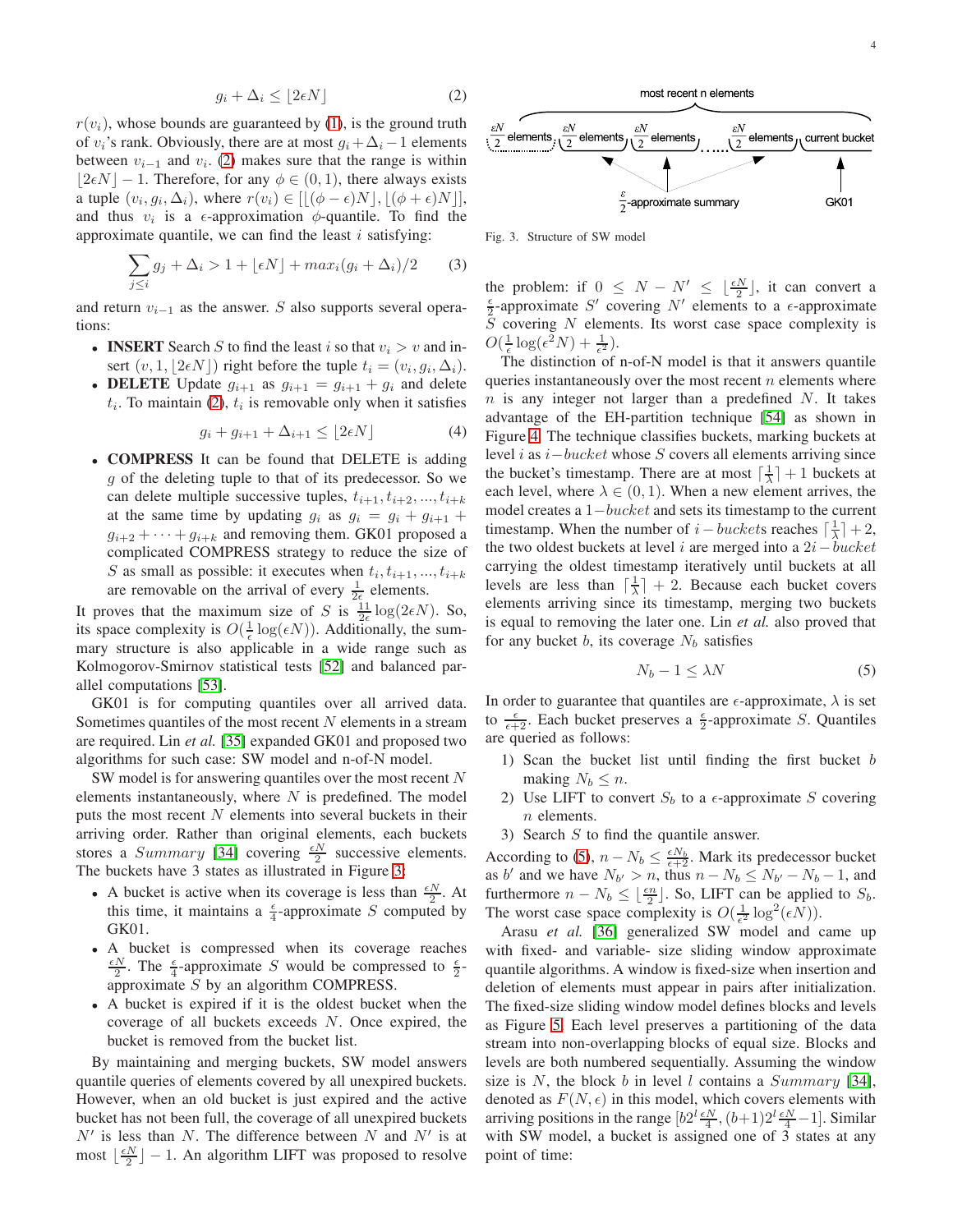

<span id="page-4-0"></span>Fig. 4. Structure of the EH-partition technique in n-of-N model, where  $\lambda =$ 0.5.

- A block is active if all elements covered by it belong to the current window.
- A bucket is expired if it covers at least one element which is older than the other  $N$  elements.
- A bucket is under construction if some of its elements belong to the current window while others are yet to arrive.

The highest level with active blocks or blocks under construction L is  $\log_2(\frac{4}{\epsilon})$ . Blocks in levels above are marked expired. For each active block in level *l*, a  $F(N, \epsilon_l)$  is retained, where  $\epsilon_l = \frac{\epsilon}{2(2L+2)} 2^{(L-l)}$ . When a block is under construction, GK01 computes its  $F(N, \frac{\epsilon_1}{2})$ , and it is converted to a  $F(N, \epsilon_1)$ in the same way as COMPRESS in SW model. The  $F(N, \epsilon_l)$ occupies  $O(\frac{1}{\epsilon_l})$  space. Arasu *et al.* proved that using a set of Summaries covering  $N_1, N_2, ..., N_s$  elements each with approximate error  $\epsilon_1, \epsilon_2, ..., \epsilon_s$ , a  $\epsilon$ -approximate quantile can be computed, where  $\epsilon = \frac{\epsilon_1 N_1 + \epsilon_2 N_2 + \cdots + \epsilon_s N_s}{N_1 + N_2 + \cdots + N_s}$ . Thus, the fixed-size sliding window model can computes  $\epsilon$ -approximate quantiles over the last N elements using  $O(\frac{1}{\epsilon} \log \frac{1}{\epsilon} \log N)$ space. Contrary to a fixed-size window, a variable-size window



<span id="page-4-1"></span>Fig. 5. Levels and blocks in the fixed-size sliding window model.

bears no limitation on insertion and deletion, so the window size keeps changing. Arasu *et al.* used  $V(n, \epsilon)$  to denote a  $epsilon$ -gosilon-approximate  $Summary$  covering n elements, where  $n$  is the current size of the window. When a new element arrive, it becomes  $V(n + 1, \epsilon)$ , and when the oldest element leaves, it gets  $V(n - 1, \epsilon)$ . Besides,  $F_n(N, \epsilon)$  is defined as a restriction of  $F(N, \epsilon)$  to the last n elements as Figure [6.](#page-4-2)  $F_n(N, \epsilon)$  is the same as  $F(N, \epsilon)$  except that only blocks whose elements all belong to the most  $n$  recent elements, instead of N elements, are assumed active.  $V(n, \epsilon)$ can be constructed by a set of  $F_n(N, \epsilon)$  in the form of  $\{F_n(2^k, \frac{\epsilon}{2}), F_n(2^{k-1}, \frac{\epsilon}{2}), ..., F_n(\frac{2}{\epsilon}, \frac{\epsilon}{2})\}$ , where k is an integer



<span id="page-4-2"></span>Fig. 6.  $F_n(N, \epsilon)$ , a restriction of  $F(N, \epsilon)$  to the last n elements.

satisfying  $2^{k-1} < n \leq 2^k$ .  $V(n, \epsilon)$  is maintained under various operations as follows:

- **INSERT** Update all  $F_n(N, \epsilon)$  in  $V(n, \epsilon)$  by incrementing *n*. If  $n + 1 = 2^k + 1$ , create  $F_{2^k}(2^{k+1}, \frac{\epsilon}{2})$  from  $F_{2^k}(2^k, \frac{\epsilon}{2})$  and insert the new element into it, thus getting  $F_{2^k+1}(2^{k+1}, \frac{\epsilon}{2}).$
- **DELETE** Compute  $F_{n-1}(2^k, \frac{\epsilon}{2})$  from  $F_n(2^k, \frac{\epsilon}{2})$ . If  $n 1 = 2^{k-1}$ , remove  $F_{2^{k-1}}(2^k, \frac{\epsilon}{2})$ .
- QUERY In order to query  $\epsilon$ -approximate quantiles over the most  $n' \leq n$  recent elements, find the integer l satisfying  $2^{l-1} < n \le 2^l$ . Then query  $F_n(2^l, \frac{\epsilon}{2})$  and return the answer.

The space complexity of the variable-size sliding window model is  $O(\frac{1}{\epsilon} \log \frac{1}{\epsilon} \log(\epsilon N) \log N)$ .

For uncertain data, one may still expect to obtain some consistent answers for queries [55]. Liang *et al.* [37] extended the problem and resolved approximate quantile queries over uncertain data streams. More specifically, it focuses on maintaining quantile Summaries [34] over data streams whose elements are drawn from individually domain space, represented by continuous or discrete pdf. An uncertain data stream  $S^u$  is a sequence of elements as  $\{e_1^u, e_2^u, ...\}$ , each of which is drawn from a domain  $D_i$  with pdf  $f_i : D_i \to (0,1]$ such that  $\sum_{p \in D_i} f_i(p) = 1$ . So,  $S^u$  is a concise representation of exponential or infinite number of possible worlds W. Each world  $W = \{p_i | pi \in D_i, i = 1, 2, ...\}$  is a deterministic stream with probability  $Pr(W) = \prod_{p_i \in W} f_i(p_i)$ . Therefore, the definition of approximate quantiles is generalized as the element  $p \in D_i$  of  $e_i^u \in S^u$  such that  $\sum_{W \in \mathbb{W}} \Pr(W) q(r, r_W^p) - \sum_{W \in \mathbb{W}} \Pr(W) q(r, r_W^{p_{min}}) \le \epsilon N,$ where  $r_W^p$  is the rank of p in W and  $p_{min}$  is the element minimizing  $\sum_{W \in \mathbb{W}} Pr(W)q(r, r_W^p)$ . Liang *et al.* proposed 2 error metric functions as  $q(r, r_W^p)$ , the squared error function  $q(r, r_W^p) = (r - r_W^p)^2$  and the related error function  $q(r, r_W^p) = r - r_W^p$ . Following GK01, an online algorithm, namely UN-GK, is introduced. UN-GK adjusts tuples in Summaries as  $v_i = p_i \in D_j$  of  $e_j^u \in S^u$ ,  $g_i = PC_{min}(p_i) PC_{min}(p_{i-1})$ , and  $\Delta_i = PC_{max}(p_i) - PC_{min}(p_i)$ , where  $PC_{min}(p)$  and  $PC_{max}(p)$  is the lower bound and the upper bound of probabilistic cardinality [56] of elements in  $S<sup>u</sup>$  no larger than p. And [\(2\)](#page-3-0) is modified as  $g_i + \Delta_i \leq 2\epsilon PC(S^u)$ , where  $PC(S^u)$  is the probabilistic cardinality of all elements in  $S^u$  as  $PC(S^u) = |S^u|$ . In this way, a  $\epsilon$ -approximate quantile can be queried anytime over an uncertain data stream, and its space complexity is  $O(\frac{1}{\epsilon} \log(\epsilon PC(S^u))).$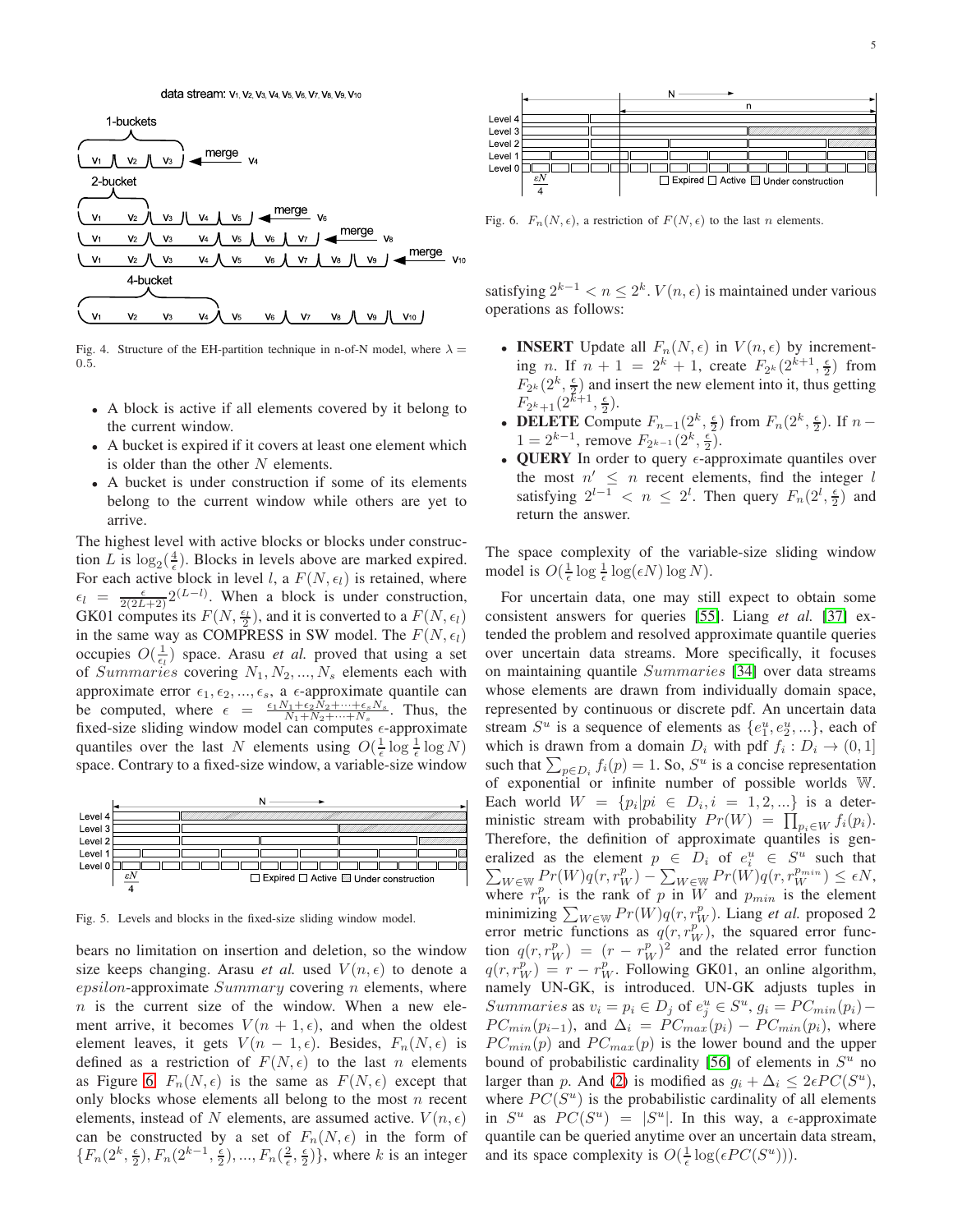# *B. Distributed Model*

In distributed models such as sensor networks, communication between nodes consumes much energy and cuts down the battery life of power-constrained devices. In addition, data transmission takes most of the running time of algorithms. Therefore, the priority of approximate quantile algorithms over distributed models is to reduce the communication cost by decreasing the size of transmitted data.

In 2004, Shrivastava *et al.* [20] designed an approximate quantile algorithm on distributed sensor networks with fixeduniverse data, named as q-digest. Fixed-universe data refers to elements from a definite collection. Q-digest uses a unique binary tree structure to compress and store elements so that the storage space is cut down. The size of the fixed-universe collection is denoted as  $\sigma$  and the compress coefficient is denoted as  $k$ . Figure [7](#page-5-0) is the structure of a q-digest tree, which exists in each network node. Each node of the tree covers elements ranging from  $v.min$  to  $v.max$ , recording the sum of their frequencies as  $count(v)$ . Each leaf represents one element in the universe, in other words,  $v.min = v.max$ . Take node d as an example, its coverage is  $[7, 8]$  and there are 2 elements in this range. Besides, each node  $v$  of the tree must satisfy:

<span id="page-5-1"></span>
$$
count(v) \le \lfloor \frac{n}{k} \rfloor \tag{6}
$$

<span id="page-5-2"></span>
$$
count(v) + count(v_p) + count(v_s) > \lfloor \frac{n}{k} \rfloor \tag{7}
$$

where  $v_p$  is v's parent node and  $v_s$  is its sibling node. [\(6\)](#page-5-1) guarantees the upper bound of  $v'$  coverage to narrow approximation error while [\(7\)](#page-5-2) demonstrates when to merge two small nodes so that the storage cost can be reduced.



<span id="page-5-0"></span>Fig. 7. Structure of a q-digest tree, where  $n = 15$ ,  $k = 5$ ,  $\sigma = 8$ .

Q-digest proposed an algorithm COMPRESS to merge nodes of a tree:

- 1) Scan nodes from bottom to top, from left to right, and sum up  $count(v)$  and  $count(v_s)$  when [\(7\)](#page-5-2) is violated.
- 2) Store the sum in  $v_p$ .
- 3) Remove the count in  $v$  and  $v_s$ .

In order to reduce data communication, we number nodes in the tree from top to bottom, from left to right and only transmits nonempty nodes in the form of  $(id(v), count(v))$ , in which way every transmission contains only  $O(\log \sigma + \log N)$ data. For example, node  $c$  in Figure [7](#page-5-0) is transformed to  $(6, 2)$ .

When a network node receives q-digest trees from other nodes, it merges them with its own tree by adding up count of nodes representing the same elements and applying COMPRESS. After merging all q-digest trees in the network, we can query quantiles by traversing the ultimate tree in postorder, summing up *count* of passed nodes until the sum exceeds  $|\phi N|$ . The queried quantile is  $v.max$  of the current node. The total communication cost of q-digest is  $O(\frac{1}{\epsilon}|v|\log \sigma)$ , where  $|v|$ denotes the number of network nodes.

In the same year, Greenwald *et al.* [38] proposed an algorithm on distributed models, referred to as GK04. Unlike q-digest, GK04 does not require that all data be fixed-universe. It maintains a collection of  $\frac{\epsilon}{2}$ -approximate *Summaries* [34], denoted as  $S_v$ , in each node v in the sensor network. More specifically,  $S_v = \{S_v^1, S_v^2, ..., S_v^k\}$ , where  $S_v^i$  covers  $n_v^i$ elements, and  $S_v^i$  is classified as  $class(S_v^i) = \lfloor \log n_v^i \rfloor$ . In the network, data are transmitted in the form of  $S_v$ . When data arrives at a node, it combines its own  $S_v$  with the coming  $S_v$ by iteratively merging  $S_v$  of the same class from bottom to top. Once the iteration ends, a pruning algorithm is applied to  $S_v^i$  to reduce the number of its tuples to  $\log \frac{n_v}{\epsilon} + 1$  at most. The pruning would bring up the approximation error of  $S_v^i$  from  $\epsilon'$ to  $\epsilon' + \frac{\epsilon}{2 \log n_v}$  at most, so a  $\epsilon$ -approximate S is computed after merging  $\tilde{S}_v$  from all nodes. GK04 only transmits  $O(\frac{1}{\epsilon} \log^2 N)$ data, where  $N$  is the number of all data in the network. Moreover, if the height of the network topology is far smaller than N, Greenwald *et al.* improved GK04 to reduce the total communication cost to  $O(\frac{|v|}{\epsilon})$  $\frac{v|}{\epsilon} \log N \log(\frac{h}{\epsilon})$ ). Its basic idea is to apply a new operation, REDUCE, which makes sure that all nodes transmits less than  $O(\log \frac{h}{\epsilon})$  Summaries, after merging and pruning.

Q-digest and GK04 are both offline algorithms that compute quantiles over stationary data in distributed models. Besides, there are also algorithms focusing on distributed models whose nodes receiving continuous data streams. In 2005, Cormode *et al.* [39] proposed a quantile algorithm for the scenario that multiple mutually isolated sensors are connected with one coordinator, which traces updating quantiles in real time. Its goal is to ensure  $\epsilon$ -approximate quantiles at the coordinator while minimizing communication cost between nodes and the coordinator. In general, each remote node maintains a local approximate Summary [34] and informs the coordinator after certain number of updates. In the coordinator, the approximation error  $\epsilon$  is divided into 2 parts as  $\epsilon = \alpha + \beta$ :

- $\alpha$  is the approximation error of local *Summaries* sent to the coordinator.
- $\beta$  is the upper bound on the deviation of local Summaries since the last communication.

Intuitively, larger  $\beta$  allows for large deviation, thus less communication between nodes and the coordinator. But because  $\epsilon$ is fixed,  $\alpha$  is smaller, increasing the size of Summaries sent to the coordinator each time. In other words,  $\alpha$  and  $\beta$  are on the trade-off relationship. To resolve the trade-off, Cormode *et al.* introduces a prediction model in each remote node that captures the anticipated behavior of its local data stream. With the model, the coordinator is able to predict the current state of a local data stream while computing the global  $Summary$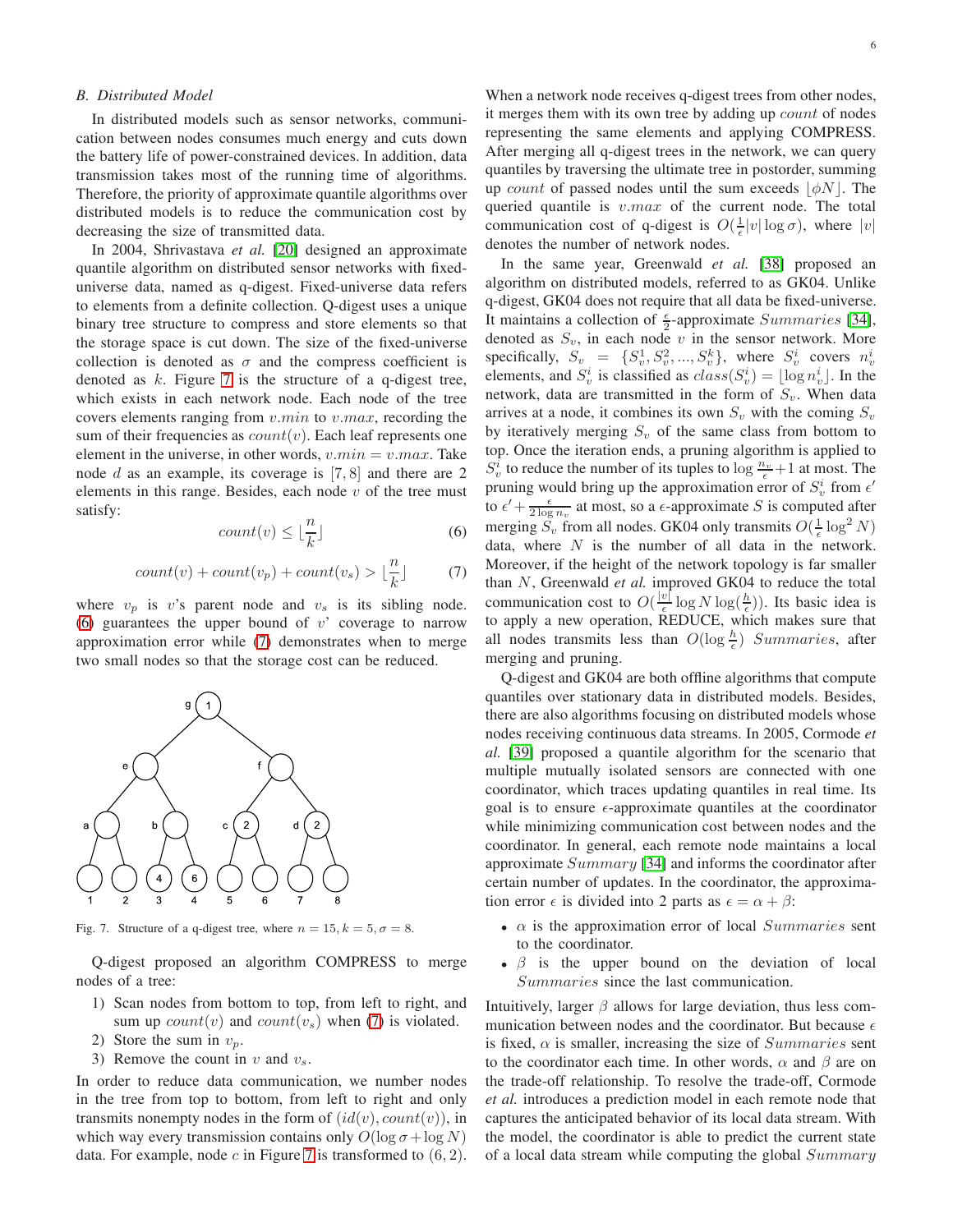and the remote node can check for the deviation between its Summary and the coordinator's prediction. The algorithm proposes 3 concise prediction models:

- Zero-Information Model assumes that there is no local update at any remote node since the last communication.
- Synchronous-Updates Model assumes that at each time step, each local node receives one update to its distribution.
- Update-Rates Model assumes that updates are observed at each local node at a uniform rate with a notion of global time.

Using prediction models to reduce communication times, the total communication cost of this algorithm is  $O(\frac{|v|}{\epsilon^2})$  $rac{|v|}{\epsilon^2} \log N$ ).

In 2013, Yi *et al.* [40] proposed an algorithm in the same scenario and optimized the cost to  $O(\frac{|v|}{\epsilon})$  $\frac{v_1}{\epsilon} \log N$ ). The algorithm divides the whole tracking period into  $O(\log N)$ rounds. A new round begins whenever  $N$  doubles. It first resolves the median-tracking problem, which can be easily generalized to the quantile-tracking problem. Assume that M is the cardinality of data, fixed at the beginning of a round, and  $m$  is the tracking median at the coordinator. The coordinator maintains 3 data structures. The first one is a dynamic set of disjoint intervals, each of which contains between  $\frac{\epsilon M}{8}$ and  $\frac{\epsilon M}{2}$  elements. The others are 2 counters  $C.\Delta(L)$  and  $C.\Delta(\overline{R})$ , recording the number of elements received by all remote nodes to the left and the right of  $m$  since last update respectively. They are guaranteed with an absolute error at most  $\frac{\epsilon M}{8}$  by asking each remote node to send an update whenever it receives  $\frac{\epsilon M}{8|v|}$  elements to the left or the right of m. When  $|C.\Delta(L) - C.\Delta(R)| \geq \frac{\epsilon M}{2}$ , *m* is updated as follows:

- 1) Compute the total number of elements to the left and the right of m, C.L and C.R and let  $d = \frac{1}{2}|C.L - C.R|$ .
- 2) Compute the new median  $m'$  satisfying that  $|r(m) |r(m') - d| \leq \frac{\epsilon M}{4}$ , where r is the rank of element in all data. Replace  $m$  with  $m'$ .  $m'$  can be found quickly with the set of intervals. First find the first separating element  $e_1$  of the intervals to the left of M. Then compute  $n_1$ , the number of elements at all remote sites that are in the interval  $[e_1, m]$ . If  $|n_1 - d| \leq \frac{\epsilon M}{2}$ ,  $e_1$  is  $m'$ . Otherwise find the next separating element  $e_i$  and count the number  $n_i$  until  $|n_i - d| \leq \frac{\epsilon M}{2}$ , then set  $m'$  to  $e_i$ .
- 3) Set  $C.\Delta(L)$  and  $C.\Delta(R)$  to 0.

Yi *et al.* has proved that m is at most  $\epsilon M$  elements away from the ground truth. Step 1 needs to exchange  $O(|v|)$  messages. As for Step 2,  $m'$  can be found after at most  $O(1)$  searches and the cost of each search is  $O(|v|)$ , making the total cost  $O(|v|)$ . Because each update increases N by a factor of  $1+\frac{\epsilon}{2}$ , m is updated at most  $O(\frac{1}{\epsilon})$  times. So, the total communication cost is  $O(\frac{|v|}{\epsilon})$  $\frac{v|}{\epsilon}$ ) each round and  $O(\frac{|v|}{\epsilon})$  $\frac{v_{\parallel}}{\epsilon}$  log N) for the whole algorithm.

#### III. RANDOMIZED ALGORITHMS

<span id="page-6-0"></span>Generally, randomized approximate quantile algorithms are combined with random sampling. They first sample a part of data and compute overall approximate quantiles with this portion. With less data taken into computation, the computation cost is cut down. In fact, many deterministic quantile

algorithms propose randomized versions in this way [36], [40], [41].

#### *A. Streaming Model*

Back to 1971, Vapnik *et al.* [\[57\]](#page-11-1) proposed a randomized quantile algorithm with space complexity of  $O(\frac{1}{\epsilon^2} \log \frac{1}{\epsilon})$ . This benchmark were raised to  $O(\frac{1}{\epsilon} \log^2 \frac{1}{\epsilon})$  by Manku *et al.* [41] in 1999, referred to as MRL99. MRL99 does not require prior knowledge of the data size  $N$  and occupies less space in experiments when  $\phi$  is an extreme value. The algorithm are improved based on MRL98 [33] so they have the identical frame with only minor differences in the operation NEW:

- 1) For each buffer, randomly select an element among  $r$ consecutive elements.
- 2) Repeats this operation  $k$  times to get  $k$  initial elements.
- 3) Set the buffer's weight to  $r$ .

Notice that MRL99 equals with MRL98 if  $r = 1$ . Because of the collapsing strategy as Figure [2,](#page-2-1) the larger weight a buffer has, the greater chance there its data must be retained while collapsing. If  $r$  is kept consistent, the probability of newly arrived data being selected will go down continuously. So r should keep changed dynamically, meaning the sampling is nonuniform. MRL99 initially sets  $r$  to 2 and traces a parameter  $h$ , representing the maximum height of all buffers. When a buffer's height reaches  $h + i$  for the first time, where  $i \geq 0$ , r is doubled. By tuning  $h$ ,  $b$  and  $k$ , MRL99 manages to compute approximate quantiles with a probability of at least  $1 - \delta$ .

Recalling two sliding window models in Section [II-A,](#page-1-2) Arasu *et al.* proposed the fact that the quantile of a random sample of size  $O(\frac{1}{\epsilon^2} \log \delta^{-1})$  is an  $\epsilon$ -approximate quantile of N elements with the probability at least  $1 - \delta$ . To sample elements of specific size, a fast alternative is to randomly select one out of  $2^k$  successive elements, where  $k = \lfloor \log_2 N / (\frac{1}{\epsilon^2} \log \delta^{-1}) \rfloor$ . In this way,  $k$  grows logarithmically along with the data stream as required, so the approximation error and the randomization degree are guaranteed.

Another algorithm was proposed by Agarwal *et al.* [42], which is based on *Summaries* [34]. Its basic idea is to sample tuples from multiple Summaries and merge them to compute approximate quantiles with low space complexity. There are two situations while merging: same-weight merges and uneven-weight merges. Same-weight merges are for merging two Ss covering the same number of elements. It contains following steps:

- 1) Combine the two Ss in a sorted way.
- 2) Label the tuples in order and classify them by label parity.
- 3) Equiprobably select one class of tuples as the merged result  $S_{merqed}$ .

Assuming each S covers k elements, if we have  $k =$  $O(\frac{1}{\epsilon}\sqrt{\log(\frac{1}{\epsilon\delta})})$ , the algorithm will answer quantile queries with a probability of at least  $1-\delta$ . Uneven-weight merges are for merging two Ss of different sizes, which can be reduced to same-weight merges by a so-called logarithmic technique [38]. The space complexity of the algorithm is  $O(\frac{1}{\epsilon} \log^{1.5} \frac{1}{\epsilon})$ .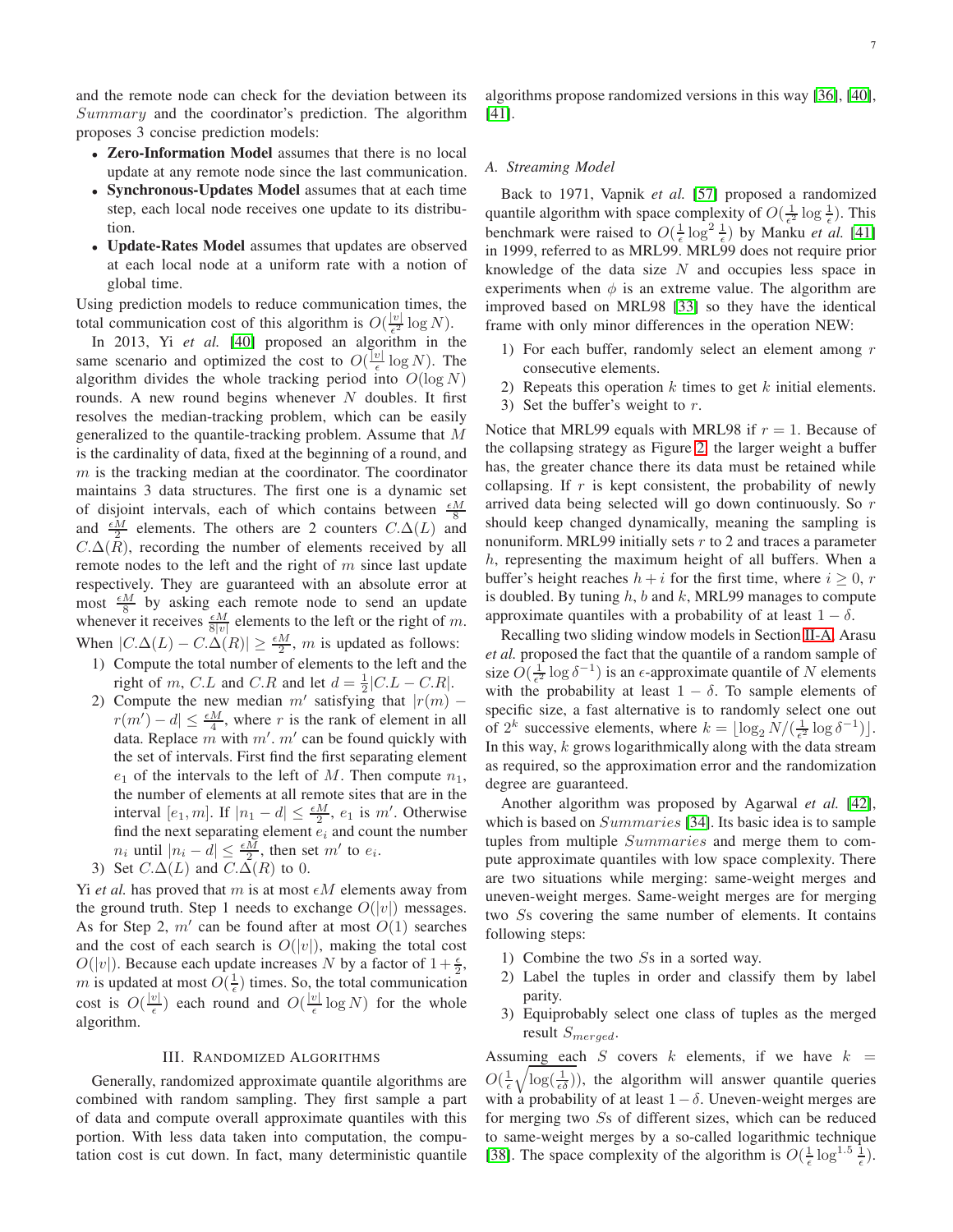However, Agarwal *et al.* just proposed and analyzed the algorithm in theory without implementation. Afterwards, Felber *et al.* [43] came up with a randomized algorithm whose space complexity is  $O(\frac{1}{\epsilon} \log \frac{1}{\epsilon})$  but also did not realize it. Besides, this algorithm is not actually useful but only suitable for theoretical study because its hidden coefficient of  $O$  is too large.

In 2016, Karnin *et al.* [44] achieved the space complexity of  $O(\frac{1}{\epsilon} \log \log \frac{1}{\epsilon \delta})$ . Its idea is based on MRL99 with some improvements. The first improvement is using increasing compactor capacities as the height gets larger (a compactor operates a COLLAPSE process in MRL99). The second comes from special handling of the top  $\log \log \frac{1}{\delta}$  compactors. And the last is replacing those top compactors with  $Summaries$  [34].

### *B. Distributed Model*

As for distributed models, Huang *et al.* [45] proposed a randomized quantile algorithm which brings down total communication cost from  $O(|v|\log^2 \frac{N}{\epsilon})$  in GK04 [38] to  $O(\frac{1}{\epsilon}\sqrt{|v|h})$ , where h denotes the height of the network topology. It contains two version: the flat model and the tree model. For the flat model, all other nodes are assumed to be directly connected to the root node. The algorithm is designed as following steps:

- 1) Sample elements in node  $v$  with a probability of  $p$  and compute their ranks in v, denoted as  $r(a, v)$  where a is a sampled element.
- 2) Transmit sampled elements, as well as ones from its child nodes, to its parent node  $v_n$ .
- 3) Find predecessors of a, denoted as  $pred(a, v_s)$ , in v's sibling nodes  $v_s$ .
- 4) Estimate the rank of a in  $v_s$ , denoted as  $\hat{r}(a, v_s)$ , according to  $r(pred(a, v_s), v_s)$ .
- 5) Compute the approximate rank of a in  $v_p$  as  $r(a, v_p) =$  $\sum \hat{r}(a, v_s) + r(a, v).$

If elements are not uniformly distributed in the network and some nodes contain the majority, the total communication cost will increase dramatically as the effect of load imbalance. The algorithm resolves the problem by tuning  $p$  based on data amount in each node:

- If the amount is greater than  $N/\sqrt{|v|}$ , p is set to  $1/(\epsilon N_v)$ .
- Otherwise, p is set to  $\Theta(\sqrt{|v|}/(\epsilon N)).$

The inconsistent probability of sampling makes sure that  $O(\frac{1}{\epsilon})$  elements are sampled at most in each node no matter how many elements there exist at first. After transmitting all sampled elements to the root node, the element  $a$  whose rank  $r(a, v_{root})$  is closest to  $|\phi N|$  is returned as the queried quantile. For the tree model, things become more complicated for two reasons. First, an intermediate node may suffer from heavy traffic going through if it has too many descendants without any data reduction. Second, each message needs  $O(h)$ hops to reach the root node, leading to the total communication of  $O(h\sqrt{|v|}/\epsilon)$ . To resolve the first problem, Huang *et al.* proposed a algorithm MERGE in a systematic way to reduce data size. As for the second problem, the basic idea is to partition the routing tree into  $t$  connected components, each of which has  $O(|v|/t)$  nodes. Then each component is shrunk into a "super node". Now the height of the tree reduces to t. By setting  $t = |v|/h$ , the desired space bound becomes  $O(\frac{1}{\epsilon}\sqrt{|v|h}).$ 

In 2018, Haeupler *et al.* [46], gave a drastically faster gossip algorithm, referred as Haeupler18, to compute approximate quantiles. Gossip algorithms [58] are algorithms that allow nodes in a distributed network to contact with each other randomly in each round and gradually converge to get final results. The algorithm contains two phases. In the first phase, each node adjusts its value so that the quantiles around  $\phi$ quantile become the median quantiles approximately. And in the second phase, nodes compute their approximate median quantiles to get the global result. Haeupler *et al.* proved that the algorithm requires  $O(\log \log N + \log \frac{1}{\epsilon})$  rounds to solve the  $\epsilon$ -approximate  $\phi$ -quantile problem with high probability.

### IV. IMPROVEMENT

<span id="page-7-0"></span>So far, in the discussion about approximate quantile algorithms, they are generally used with constant approximation error and indiscriminate performance on data regardless of data distribution. However, in some cases, we may have known that the data is skewed [59]–[63]. In other cases, quantile queries over high-speed data streams need to be updated and answered highly efficiently [64], [65]. In addition, there are also techniques for optimizing quantile computation with the help of GPUs [66], [\[67\]](#page-12-0). This section presents several techniques for improving the performance and efficiency of approximate quantile algorithms in various scenarios.

# *A. Skewness*

The first algorithm is known as t-digest, proposed by Dunning *et al.* [63]. T-digest is for computing extreme quantiles such as the 99th, 99.9th and 99.99th percentiles. Totally different from q-digest, its basic idea is to cluster real-valued samples like histograms. But they differ in three aspects. First, the range covered by clusters may overlap. Second, instead of lower and upper bounds, a cluster is represented by a centroid value and an accumulated size on behalf of the number of elements. Third, clusters whose range is close to extreme values contain only a few elements so that the approximation error is not absolutely bounded, but relatively bounded, which is  $\phi(1-\phi)$ . T-digest can be applied to both streaming models and distributed models because the proposed cluster is a mergeable structure. The merge is restricted by the size bound of clusters. Dunning *et al.* proposed several scale functions to define the bound. The standard is that the size of each cluster should be small enough to get accurate quantiles, but large enough to avoid winding up too many clusters. A scale function is

<span id="page-7-1"></span>
$$
f(\phi) = \frac{\delta}{2\pi} \sin^{-1}(2\phi - 1)
$$
 (8)

where  $\delta$  is the compression parameters and the size bound is defined as

$$
W_{bound} = f\left(\frac{W_{left} + W}{N}\right) - f\left(\frac{W_{left}}{N}\right) \le 1\right) \tag{9}
$$

where  $W_{left}$  and W are respectively the weight of clusters whose centroid values are smaller than that of the current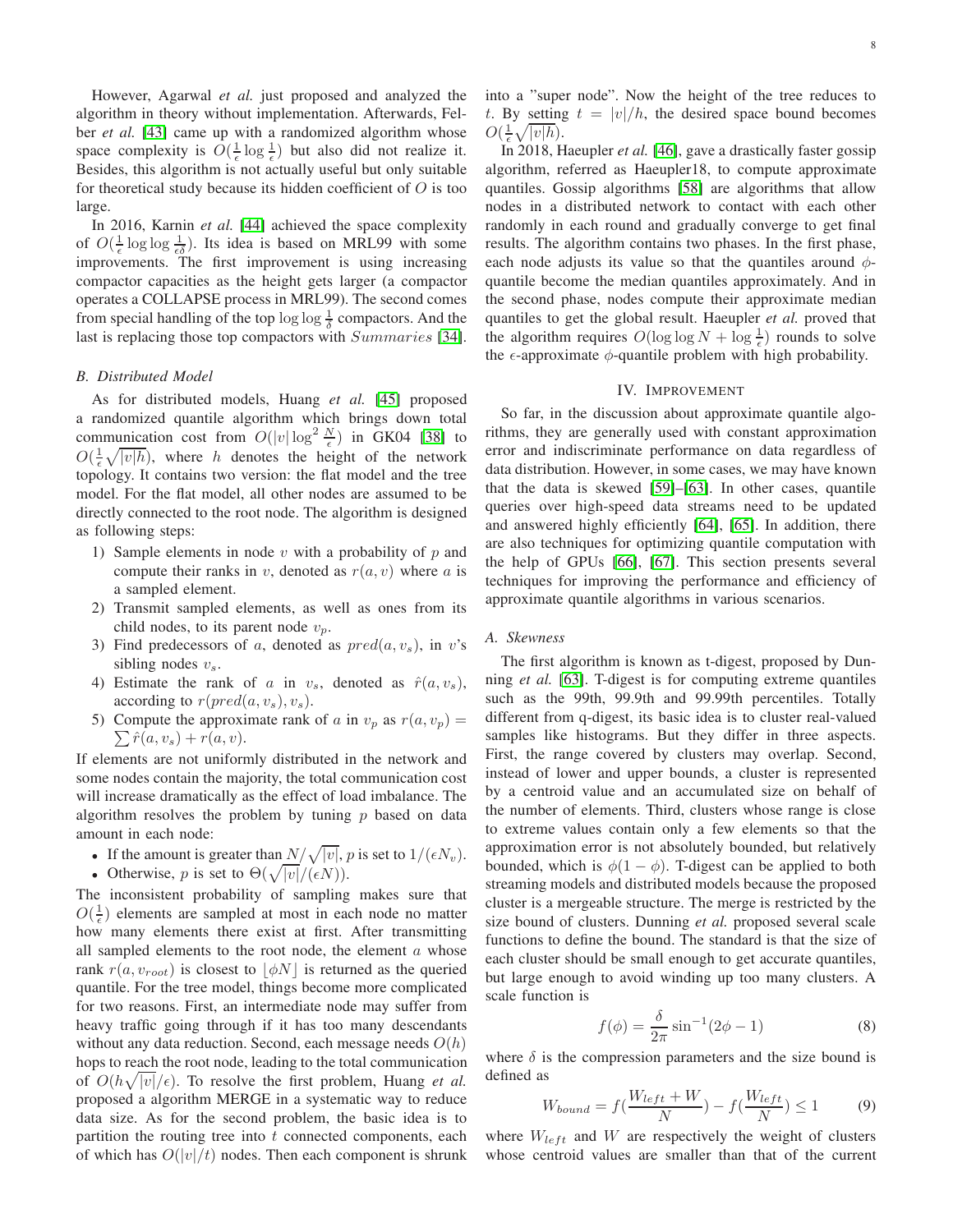

<span id="page-8-0"></span>Fig. 8. Function of [\(8\)](#page-7-1) with  $\delta = 10$ .

cluster and of current cluster. As Figure [8](#page-8-0) shows, [\(8\)](#page-7-1) is nondecreasing and is steeper when  $\phi$  is closer to 0 or 1, which means clusters covering extreme values have smaller size, making the algorithm more accurate for computing extreme quantiles and more robust for skewed data.

The second algorithm, proposed by Lin *et al.* [61] and elaborated by Liu *et al.* [62], is aimed at streaming models, using nonlinear interpolation. The algorithm maintains two buffers, the quantile buffer  $Q = \{q_1, q_2, ..., q_m\}$ , where  $q_i$  is the approximate  $\phi_i$ -quantile, and the data buffer B of size  $n$ , holding the most recent  $n$  elements.  $Q$  is estimated from observed data and incrementally updated when  $B$  is fullfilled. In order to estimate the extreme quantiles accurately, the nonlinear interpolation  $F(x)$ , which is an approximate distribution function estimated from a training set stream, is leveraged together with B and Q to update Q.

The third algorithm was proposed by Cormode *et al.* [59] for skewed data. Again, the algorithm is an improved version of GK01 for two problems. The first problem is the biased quantiles problem. Low-biased quantiles are the set of elements whose rank  $\lfloor \phi^i N \rfloor$  for  $i = 1, 2, ..., \log_{1/\phi} N$ , and high-biased quantiles are symmetry by reversing the ordering relation. The definition is easy to be generalized to approximate quantiles. The problem is computing the first  $k$  elements in high-biased approximate quantiles. Similar with GK01 that  $g_i$  and  $\Delta_i$  are restricted by  $g_i + \Delta_i \leq \lfloor 2\epsilon N \rfloor$ , the algorithm generalizes the restriction as  $g_i + \Delta_i \leq f(r_i, N)$ , where  $f(r_i, N)$  is an appropriate function.  $r_i$  is the rank of  $v_i$  equaling  $\sum_{j=1}^{i-1} g_j$ . For the biased quantiles problem,  $f(r_i, N)$  is set to  $2\epsilon r_i$ . The restriction is tighter than that in GK01 so the correctness is guaranteed. Cormode *et al.* proved that the space lower bound is  $\Omega(\frac{1}{\epsilon}min(k \log \frac{1}{\phi}, \log(\epsilon N)))$ . The other problem is targeted quantiles problem that quantiles meeting a set of pairs  $T = \{(\phi_i, \epsilon_i)\}\$ are required to be maintained. In such case,  $f(r_i, N)$  is set to  $\frac{2\epsilon_i r_i}{\phi_i}$  if  $\phi_i N \leq r_i \leq N$  and  $\frac{2\epsilon_i (N-r_i)}{1-\phi_i}$ <br>if  $0 \leq r_i \leq \phi_i N$ . Also, the state-of-the-art space upper bound for biased quantile computation is  $O(\frac{1}{\epsilon} \log^3 \epsilon N)$  with a deterministic comparison-based merging-and-pruning strategy [68]. As for a randomized version, Zhang *et al.* [69] achieved expected space of  $O(\frac{1}{\epsilon} \log(\frac{1}{\epsilon} \log \frac{1}{\epsilon}) \frac{\log^{2+\alpha} \epsilon N}{1-2^{-\alpha}})$  where  $\alpha > 0$ and worst case of  $O(\frac{1}{\epsilon^2} \log \frac{1}{\epsilon} \log^2 \epsilon N)$ .

For problems resolved by q-digest [20] that all elements are selected from a fixed-universe collection, Cormode *et al.* [60] combined the binary tree structure in q-digest and standard dictionary data structures [70], proposing a new deterministic

algorithm to compute biased quantiles with space complexity of  $O(\frac{1}{\epsilon} \log \sigma \log(\epsilon N))$ , where  $\sigma$  denotes the size of the fixeduniverse collection. And a simpler sampling-based approach by Gupta *et al.* [71] uses space of  $O(\epsilon^{-3} \log^2 N \log \sigma)$ .

#### *B. High-Speed Data Streams*

In order to compute quantiles over high-speed data streams, both computational cost and per-element update cost need to be low. Zhang *et al.* [65] proposed an algorithm for both fixed- and arbitrary- size high-speed data streams. Let  $N$  and n denote the number of elements in the entire data stream and elements seen so far. For the fixed-size data streams, where  $N$ is given, a multi-level summary structure  $S = \{s_0, s_1, ..., s_L\}$ is maintained, where  $s_i$  is the summary at level i, as shown in Figure [9.](#page-8-1) Each element in  $s$  is stored with its upper and lower bound of rank,  $r_{min}(e)$  and  $r_{max}(e)$ . The data stream



<span id="page-8-1"></span>Fig. 9. A multi-level summary structure with  $L = 3$ .

is divided into blocks of size  $b = \lfloor \frac{1}{\epsilon} \log \epsilon N \rfloor$  and  $s_i$  covers a disjoint bag  $B_i$ . Among bags,  $B_0$  contains the most recent blocks even though it may be incomplete. The structure is maintained as follows:

- 1) Insert the new element to  $s_0$ .
- 2) If  $|s_0| < b$ , the procedure is done. Otherwise, compress  $s_0$  to generate a sketch  $s_c$  of size  $\lfloor \frac{b}{2} \rfloor$  and send it to level 1. COMPRESS would raise the approximation error from  $\epsilon_0$  to  $\epsilon_0 + \frac{1}{b}$ .
- 3) If  $s_1$  is empty, set  $s_1$  to  $s_c$  and the procedure is done. Otherwise, merge  $s_1$  with  $s_c$  and empty  $s_0$ . Finally, compress the merged s and send it to level 2.
- 4) Repeat the steps above until an empty  $s_i$  is found.

To answer quantiles, the algorithm first sorts  $s_0$  and merges s at all levels. Then it searches the merged s and return the element satisfying that  $r_{min}(e) \ge r - |\epsilon N|$  and  $r_{max}(e) \le$  $r+|\epsilon N|$ . As for the arbitrary-size data streams, the basic idea is to partition the data stream into disjoint sub-streams  $d_i$  with the size  $\frac{2^i}{\epsilon}$  in their arrival order, and use the algorithm for the fixed-size data streams on each sub-stream because their length is known now. The computational cost and the per-element update cost of both algorithms are  $O(N \log(\frac{1}{\epsilon} \log \epsilon N))$  and  $O(\log \log N)$ . Compared to GK01, the experimental results over high-speed data streams are reported to achieve about  $200 \sim 300x$  speedup.

Besides, in order to lighten the burden of massive continuous quantile queries with different  $\phi$  and  $\epsilon$ , Lin *et al.* [64] proposed 2 techniques for processing queries. The first technique is to cluster multiple queries as a single query virtually while guaranteeing accuracy. Its basic idea is to cluster the queries that share some common results. The second technique is to minimize both the total number of times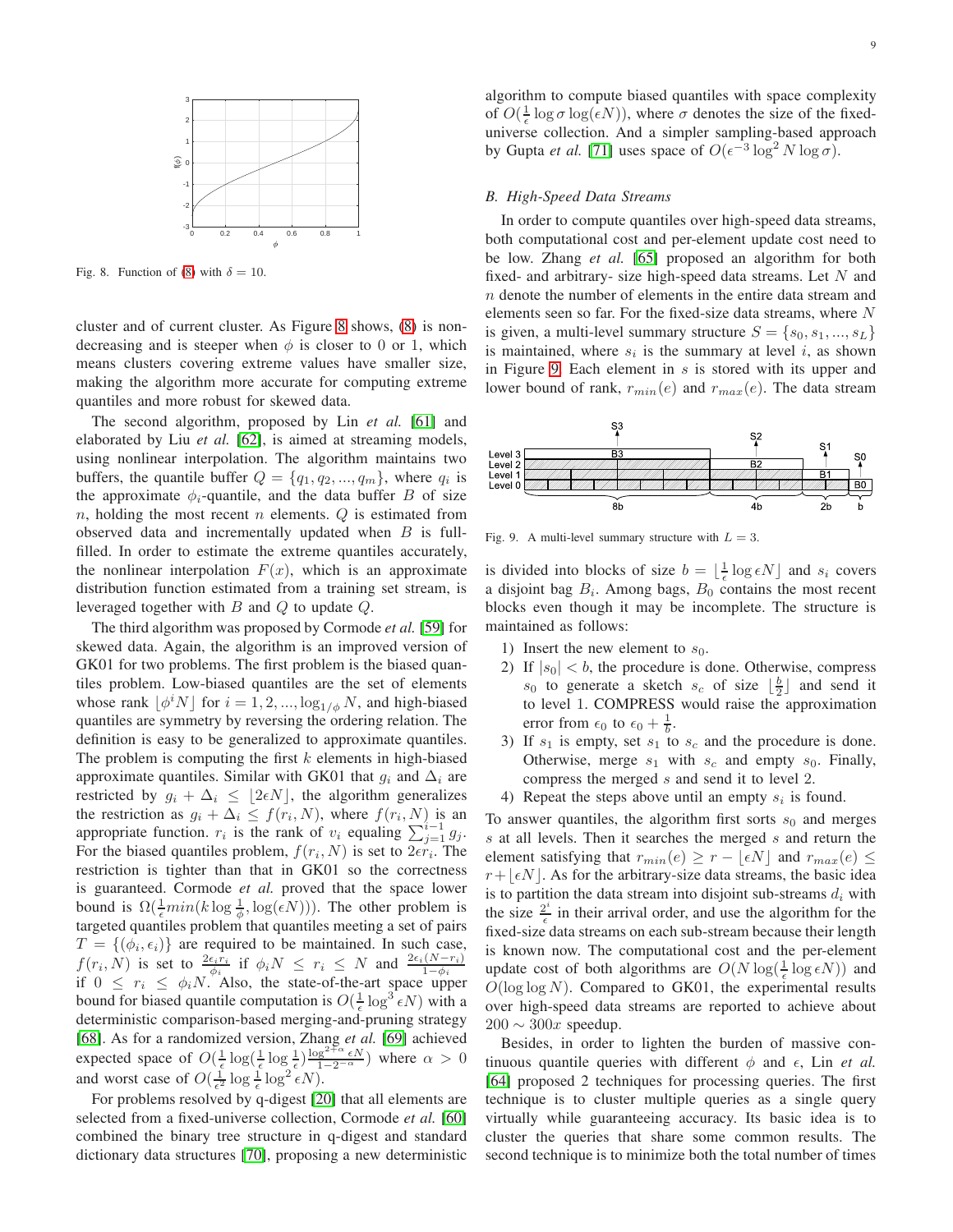for reprocessing and the number of clusters. It adopts a triggerbased lazy update paradigm.

### *C. GPU*

Govindaraju *et al.* [66] studied optimizing quantile computation using graphics processors, or GPU for short. GPUs are well designed for rendering and allow many rendering applications to raise memory performance [\[72\]](#page-12-1). In order to utilize the high computational power of GPUs, Govindaraju *et al.* proposed an algorithm based on sorting networks. Sorting networks are a set of sorting algorithms mapped well to meshbased architectures [73]. Operations in the algorithm, including comparisons and comparator mapping, are realized by color blending and texture mapping in GPUs. The theoretical algorithm they used is GK04 [38] and by taking advantage of high computational power and memory bandwidth of GPUs, the algorithm offers great performance for quantile computation over streaming models.

#### <span id="page-9-0"></span>V. APPROXIMATE QUANTILE COMPUTATION TOOLS

Over the past decades, many off-the-shelf, open-source packages or tools for quantile computation have been developed and available to users. Some of them are based on exact quantile computation while others implement approximate quantile computation. In this section, we review such tools, focusing on their algorithmic theories and application scenarios.

Most basically, SQL provides a window function  $ntile<sup>1</sup>$  $ntile<sup>1</sup>$  $ntile<sup>1</sup>$ which helps with quantile computation. It receives a parameter  $b$  and partitions a set of data into  $b$  buckets equally. Therefore, with sort By and ntile, we can partition the data in order and get the leading element of each partition as the quantile. Also, these quantiles are exact.

MATLAB is a famous numerical computing environment and programming language. It provides comprehensive packages for computing various statistics or functions. Quantiles are included as its in-tool function<sup>[2](#page-9-3)</sup>. The function  $quantile$ receives a few parameters, including a numerical array, the cumulative probability and the computation kind. It computes quantiles in either exact or approximate way. It computes exact quantiles by the classic algorithm that uses sort. And it implements t-digest [63] for approximate quantiles. So, this function is suitable to compute quantiles over distributed models, which benefit from parallel computation.

The distributed cluster-computing framework, Spark, provides approximate quantile computation since version  $2.0<sup>3</sup>$  $2.0<sup>3</sup>$  $2.0<sup>3</sup>$ . It implements GK01 and can be called in many programming languages such as Python, Scala, R and Java. Computing on a Spark dataframe, the function contains 3 parameters as a dataframe, the name of a numerical column, a list of quantile probabilities and the approximation error. Since version 2.2, the function has been upgraded to support computation over multiple dataframe columns.

In Java, Google publishes an open-source set of core li-braries, named as Guava<sup>[4](#page-9-5)</sup>. It includes new collection types, graph libraries, support for concurrency, etc. Also, quantile computation is included in its functions as median() and percentiles(). The quantiles are exact results so the average time complexity of its implementation is  $O(n)$  while the worst case time complexity is  $O(N^2)$ . It optimizes multiple quantile computation on the same dataset with indexes, improving the performance in some degree. Another package that supports quantile computation is Apache Beam<sup>[5](#page-9-6)</sup>. It is a unified programming model for batch and streaming data processing on execution engines. Unlike Guava, it implements approximate quantile computation.

The programming language, Rust<sup>[6](#page-9-7)</sup>, implements approximate quantile computation over data streams with a moderate amount of memory. It implements the algorithms, GK01 [34] and CKMS [59], so that no boatload of information is stored in memory. Besides, it implements a variant of quantile computation, an  $\epsilon$ -approximate frequency count for a stream, outputting the  $k$  most frequent elements, with the algorithm Misra-Gries [74], which helps with an estimation of quantiles as well. As for C++, a peer-reviewed set of core libraries, Boost, provides exact quantile computation as its in-tool function<sup>[7](#page-9-8)</sup>.

# <span id="page-9-1"></span>VI. FUTURE DIRECTIONS AND CONCLUSIONS

In this survey, we have presented a comprehensive survey of approximate quantile computation. Readers who want to know more about the performance of basic quantile algorithms can read a paper by Luo *et al.* [29], which implements a part of the quantile algorithms above and compares them by experiments. Besides, Cormode *et al.* [75] summarized lower bounds of the researches about comparison-based quantile computation so far and proved that the space complexity of GK01 is optimal by showing a matching lower bound.

Even though approximate quantiles have been studied for more than three decades, there is still plenty of room for improvement. The explosion of data also brings new challenges to this field. There are many studies to resolve quantile computation in large-scale data, but not enough. Besides, with the development of industries, new scenarios keep appearing so that quantile computation should be optimized specifically as well. And the evolvement of techniques brings new direction and new potential to quantile computation. Here we present a few future directions for quantile computation.

First, almost all quantile algorithms require at least onepass scan over the entire dataset, no matter it is applied on streaming models or distributed models. However, at some time, the cost of scanning the entire data is intolerable if quantile queries are demanded to be answered in time. In such case, only a portion of the entire dataset is permitted into the process of the whole algorithm. This condition is more restricted than that in existing randomized quantile algorithms. Even if randomized algorithms sample a part of data to save

<sup>1</sup>https://www.sqltutorial.org/sql-window-functions/sql-ntile/

<span id="page-9-2"></span><sup>2</sup>https://www.mathworks.com/help/stats/quantile.html

<span id="page-9-4"></span><span id="page-9-3"></span><sup>3</sup>https://spark.apache.org/docs/2.0.0

<sup>4</sup>https://github.com/google/guava

<span id="page-9-5"></span><sup>5</sup>https://beam.apache.org/

<span id="page-9-6"></span><sup>6</sup>https://www.rust-lang.org/

<span id="page-9-8"></span><span id="page-9-7"></span><sup>7</sup>https://www.boost.org/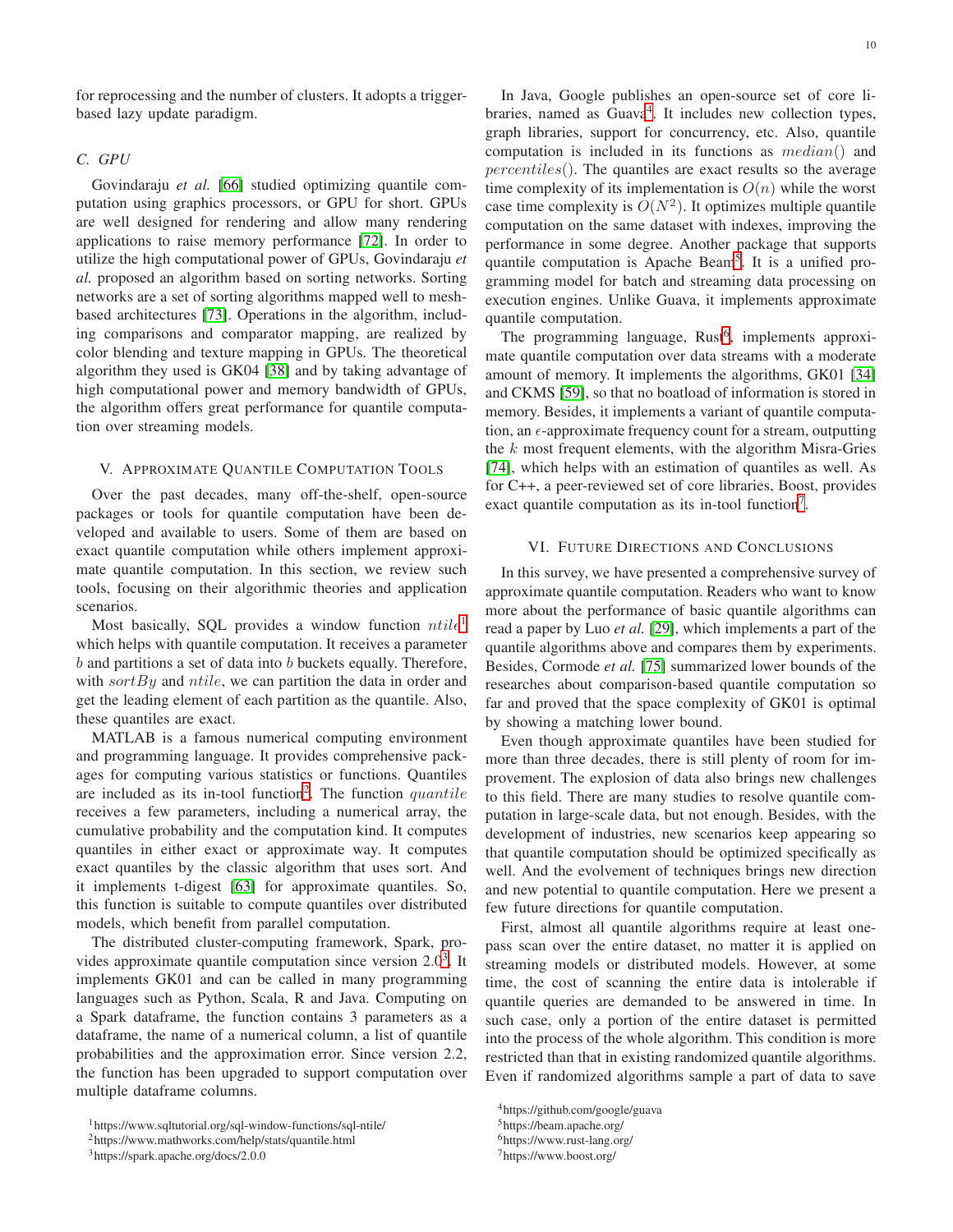the space of computation, the process of sampling requires the participation of the entire dataset, which means that they need to scan all data once. To resolve the problem, we need to determine the sampling methods first. Unlike fine-grained sampling in existing randomized algorithms, we may use coarse-grained sampling, such as sampling in the unit of block. The method should also take the way of storage into account. For example, if the dataset is stored in distributed HDFS [\[76\]](#page-12-2), we may sample part of blocks, avoiding scanning the entire data. The sampling methods may be exclusive, varying based on applications. After determining sampling methods, we need to consider how much data is sampled to balance the accuracy and the occupation of time and space. One direction is to simulate the idea in machine learning [77] that data are trained (or sampled in our situation) continuously until the quantile result converges.

Second, many new computation engines are being developed. They can be classified into two categories in general. One is streaming computation engines and the other is distributed computation engines. Streaming computation engines, represented by Spark Streaming, Storm and Flink [78], are aimed at real-time streaming needs with minor difference in some ways. For example, Storm and Flink behave like true streaming processing systems with lower latencies while Spark Streaming can handle higher throughput at the cost of higher latencies. Distributed computation engines, represented by Spark and GraphLab [79], are designed to analyze distributed data such as datasets with graph properties.They have their pros and cons in heterogeneous scenarios as well. The characteristics of these engines may be utilized in the implementation of algorithms. As reviewed in Section [V,](#page-9-0) only a small fraction of approximate quantile algorithms is implemented in them such as GK01 in Spark. But many other algorithms are still needed to be implemented and optimized purposefully. For example, Spark [80] is a framework for computation in distributed clusters, supporting parallel computation naturally and having potential of benefitting many quantile algorithms such as MRL98. Its streaming version, Spark Structured Streaming [81], supports stream processing, as well as window operations. It may help quantile algorithms over streaming models, such as Lin SW and Lin n-of-N [35], to be implemented in a more efficient way, even though the theoretical complexity remains the same. Many quantile algorithms are implemented with basic languages while others are even without implementation. Transplanting them to new computation engines is not an easy work and there is great room for optimization.

Third, with the appearance of new specific application scenarios, the requirements of approximate quantile algorithms evolve as well. For example, nowadays, more and more attention is being paid to the correlation of data, and data graph is one way to present the correlation. In a data graph, each edge is usually associated with a weight, representing frequencies of the appearance of the correlation. One may need to determine a threshold for pruning edges by their weights for better performance in analysis [82], [83]. And we can use quantiles to determine the threshold. However, unlike random sampling in a dataset, the edges in a graph are correlated (the

frequencies of two edges connecting to the same vertex are correlated). Maybe it is a challenge, as well as an opportunity, to efficiently compute approximate quantiles in a correlated data graph. Furthermore, if the graph is constrained by some patterns [84], [85], the algorithms may be improved and optimized correspondingly. Other cases include computing quantiles in the Blockchain network [86]. Unlike traditional distributed models, which have a master node and multiple slave nodes, the Blockchain network is decentralized, making merging quantile algorithms infeasible. Further research is needed for computing approximate quantiles in such network. Haeupler *et al.* [46], which uses gossip algorithms, provides a good direction, but there is much more to be done.

#### **REFERENCES**

- [1] Z. Abedjan, L. Golab, and F. Naumann, "Profiling relational data: a survey," *VLDB J.*, vol. 24, no. 4, pp. 557–581, 2015.
- [2] S. Song, L. Chen, and P. S. Yu, "Comparable dependencies over heterogeneous data," *VLDB J.*, vol. 22, no. 2, pp. 253–274, 2013.
- [3] Z. He, Z. Cai, S. Cheng, and X. Wang, "Approximate aggregation for tracking quantiles and range countings in wireless sensor networks," *Theor. Comput. Sci.*, vol. 607, pp. 381–390, 2015.
- [4] S. Song, H. Zhu, and L. Chen, "Probabilistic correlation-based similarity measure on text records," *Inf. Sci.*, vol. 289, pp. 8–24, 2014.
- [5] Y. Wang, S. Song, L. Chen, J. X. Yu, and H. Cheng, "Discovering conditional matching rules," *TKDD*, vol. 11, no. 4, pp. 46:1–46:38, 2017.
- [6] A. Zhang, S. Song, J. Wang, and P. S. Yu, "Time series data cleaning: From anomaly detection to anomaly repairing," *PVLDB*, vol. 10, no. 10, pp. 1046–1057, 2017.
- [7] S. Song, L. Chen, and H. Cheng, "Efficient determination of distance thresholds for differential dependencies," *IEEE Trans. Knowl. Data Eng.*, vol. 26, no. 9, pp. 2179–2192, 2014.
- [8] S. Song and L. Chen, "Differential dependencies: Reasoning and discovery," *ACM Trans. Database Syst.*, vol. 36, no. 3, pp. 16:1–16:41, 2011.
- [9] S. Song, A. Zhang, J. Wang, and P. S. Yu, "SCREEN: stream data cleaning under speed constraints," in *Proceedings of the 2015 ACM SIGMOD International Conference on Management of Data, Melbourne, Victoria, Australia, May 31 - June 4, 2015*, pp. 827–841, 2015.
- [10] A. Zhang, S. Song, and J. Wang, "Sequential data cleaning: A statistical approach," in *Proceedings of the 2016 International Conference on Management of Data, SIGMOD Conference 2016, San Francisco, CA, USA, June 26 - July 01, 2016* (F. Özcan, G. Koutrika, and S. Madden, eds.), pp. 909–924, ACM, 2016.
- [11] S. Song, C. Li, and X. Zhang, "Turn waste into wealth: On simultaneous clustering and cleaning over dirty data," in *Proceedings of the 21th ACM SIGKDD International Conference on Knowledge Discovery and Data Mining, Sydney, NSW, Australia, August 10-13, 2015*, pp. 1115–1124, 2015.
- [12] S. Guha and A. McGregor, "Stream order and order statistics: Quantile estimation in random-order streams," *SIAM J. Comput.*, vol. 38, no. 5, pp. 2044–2059, 2009.
- [13] B. Babcock, S. Babu, M. Datar, R. Motwani, and J. Widom, "Models and issues in data stream systems," in *Proceedings of the Twenty-first ACM SIGACT-SIGMOD-SIGART Symposium on Principles of Database Systems, June 3-5, Madison, Wisconsin, USA*, pp. 1–16, 2002.
- [14] S. Muthukrishnan, "Data streams: Algorithms and applications," *Foundations and Trends in Theoretical Computer Science*, vol. 1, no. 2, 2005.
- [15] A. Segall, "Distributed network protocols," *IEEE Trans. Information Theory*, vol. 29, no. 1, pp. 23–34, 1983.
- <span id="page-10-0"></span>[16] Y. Sun, S. Song, C. Wang, and J. Wang, "Swapping repair for misplaced attribute values," in *36st International Conference on Data Engineering (ICDE'20)*, IEEE, 2020.
- [17] F. Gao, S. Song, L. Chen, and J. Wang, "Efficient set-correlation operator inside databases," *J. Comput. Sci. Technol.*, vol. 31, no. 4, pp. 683–701, 2016.
- [18] R. Pike, S. Dorward, R. Griesemer, and S. Quinlan, "Interpreting the data: Parallel analysis with sawzall," *Scientific Programming*, vol. 13, no. 4, pp. 277–298, 2005.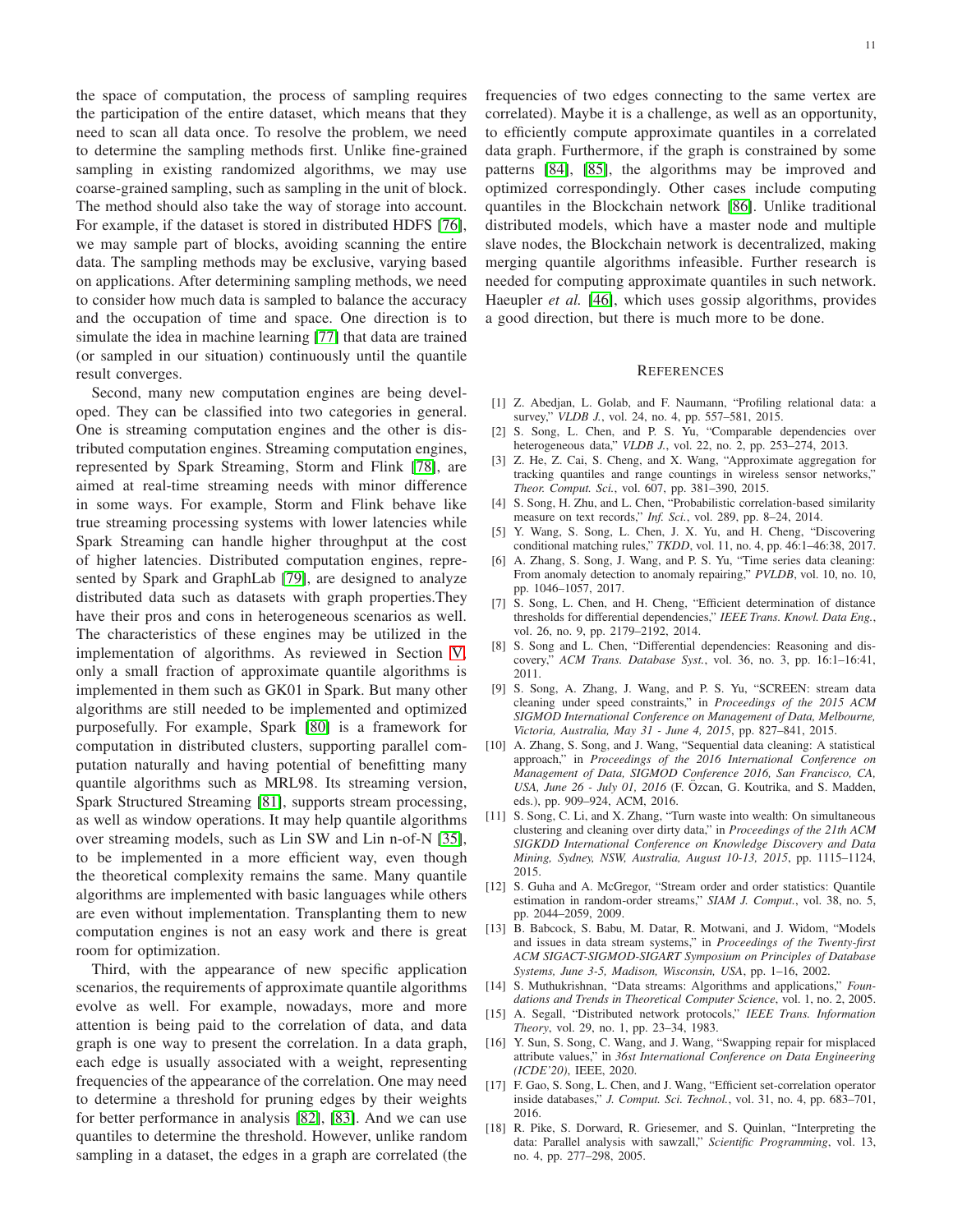- [19] G. Cormode, T. Johnson, F. Korn, S. Muthukrishnan, O. Spatscheck, and D. Srivastava, "Holistic udafs at streaming speeds," in *Proceedings of the ACM SIGMOD International Conference on Management of Data, Paris, France, June 13-18, 2004*, pp. 35–46, 2004.
- [20] N. Shrivastava, C. Buragohain, D. Agrawal, and S. Suri, "Medians and beyond: new aggregation techniques for sensor networks," in *Proceedings of the 2nd International Conference on Embedded Networked Sensor Systems, SenSys 2004, Baltimore, MD, USA, November 3-5, 2004*, pp. 239–249, 2004.
- <span id="page-11-0"></span>[21] C. Leys, C. Ley, O. Klein, P. Bernard, and L. Licata, "Detecting outliers: Do not use standard deviation around the mean, use absolute deviation around the median," *Journal of Experimental Social Psychology*, vol. 49, no. 4, pp. 764–766, 2013.
- [22] S. Song, Y. Cao, and J. Wang, "Cleaning timestamps with temporal constraints," *PVLDB*, vol. 9, no. 10, pp. 708–719, 2016.
- [23] M. B. Greenwald and S. Khanna, "Quantiles and equi-depth histograms over streams," in *Data Stream Management - Processing High-Speed Data Streams*, pp. 45–86, 2016.
- [24] P. Indyk, "Algorithms for dynamic geometric problems over data streams," in *Proceedings of the 36th Annual ACM Symposium on Theory of Computing, Chicago, IL, USA, June 13-16, 2004*, pp. 373–380, 2004.
- [25] M. Blum, R. W. Floyd, V. R. Pratt, R. L. Rivest, and R. E. Tarjan, "Time bounds for selection," *J. Comput. Syst. Sci.*, vol. 7, no. 4, pp. 448–461, 1973.
- [26] J. I. Munro and M. Paterson, "Selection and sorting with limited storage," *Theor. Comput. Sci.*, vol. 12, pp. 315–323, 1980.
- [27] J. Wang, S. Song, X. Zhu, X. Lin, and J. Sun, "Efficient recovery of missing events," *IEEE Trans. Knowl. Data Eng.*, vol. 28, no. 11, pp. 2943–2957, 2016.
- [28] S. Mittal, "A survey of techniques for approximate computing," *ACM Comput. Surv.*, vol. 48, no. 4, pp. 62:1–62:33, 2016.
- [29] G. Luo, L. Wang, K. Yi, and G. Cormode, "Quantiles over data streams: experimental comparisons, new analyses, and further improvements,' *VLDB J.*, vol. 25, no. 4, pp. 449–472, 2016.
- [30] S. Ganguly and A. Majumder, "Cr-precis: A deterministic summary structure for update data streams," in *Combinatorics, Algorithms, Probabilistic and Experimental Methodologies, First International Symposium, ESCAPE 2007, Hangzhou, China, April 7-9, 2007, Revised Selected Papers*, pp. 48–59, 2007.
- [31] A. Deshpande, C. Guestrin, S. Madden, J. M. Hellerstein, and W. Hong, "Model-driven data acquisition in sensor networks," in *(e)Proceedings of the Thirtieth International Conference on Very Large Data Bases, VLDB 2004, Toronto, Canada, August 31 - September 3 2004*, pp. 588–599, 2004.
- [32] R. Motwani and P. Raghavan, "Randomized algorithms," *ACM Comput. Surv.*, vol. 28, no. 1, pp. 33–37, 1996.
- [33] G. S. Manku, S. Rajagopalan, and B. G. Lindsay, "Approximate medians and other quantiles in one pass and with limited memory," in *SIGMOD 1998, Proceedings ACM SIGMOD International Conference on Management of Data, June 2-4, 1998, Seattle, Washington, USA*, pp. 426–435, 1998.
- [34] M. Greenwald and S. Khanna, "Space-efficient online computation of quantile summaries," in *Proceedings of the 2001 ACM SIGMOD international conference on Management of data, Santa Barbara, CA, USA, May 21-24, 2001*, pp. 58–66, 2001.
- [35] X. Lin, H. Lu, J. Xu, and J. X. Yu, "Continuously maintaining quantile summaries of the most recent N elements over a data stream," in *Proceedings of the 20th International Conference on Data Engineering, ICDE 2004, 30 March - 2 April 2004, Boston, MA, USA*, pp. 362–373, 2004.
- [36] A. Arasu and G. S. Manku, "Approximate counts and quantiles over sliding windows," in *Proceedings of the Twenty-third ACM SIGACT-SIGMOD-SIGART Symposium on Principles of Database Systems, June 14-16, 2004, Paris, France*, pp. 286–296, 2004.
- [37] C. Liang, M. Li, and B. Liu, "Online computing quantile summaries over uncertain data streams," *IEEE Access*, vol. 7, pp. 10916–10926, 2019.
- [38] M. Greenwald and S. Khanna, "Power-conserving computation of orderstatistics over sensor networks," in *Proceedings of the Twenty-third ACM SIGACT-SIGMOD-SIGART Symposium on Principles of Database Systems, June 14-16, 2004, Paris, France*, pp. 275–285, 2004.
- [39] G. Cormode, M. N. Garofalakis, S. Muthukrishnan, and R. Rastogi, "Holistic aggregates in a networked world: Distributed tracking of approximate quantiles," in *Proceedings of the ACM SIGMOD International Conference on Management of Data, Baltimore, Maryland, USA, June 14-16, 2005*, pp. 25–36, 2005.
- [40] K. Yi and Q. Zhang, "Optimal tracking of distributed heavy hitters and quantiles," *Algorithmica*, vol. 65, no. 1, pp. 206–223, 2013.
- [41] G. S. Manku, S. Rajagopalan, and B. G. Lindsay, "Random sampling techniques for space efficient online computation of order statistics of large datasets," in *SIGMOD 1999, Proceedings ACM SIGMOD International Conference on Management of Data, June 1-3, 1999, Philadelphia, Pennsylvania, USA*, pp. 251–262, 1999.
- [42] P. K. Agarwal, G. Cormode, Z. Huang, J. M. Phillips, Z. Wei, and K. Yi, "Mergeable summaries," *ACM Trans. Database Syst.*, vol. 38, no. 4, pp. 26:1–26:28, 2013.
- [43] D. Felber and R. Ostrovsky, "A randomized online quantile summary in o(1/epsilon \* log(1/epsilon)) words," in *Approximation, Randomization, and Combinatorial Optimization. Algorithms and Techniques, APPROX/RANDOM 2015, August 24-26, 2015, Princeton, NJ, USA*, pp. 775–785, 2015.
- [44] Z. S. Karnin, K. J. Lang, and E. Liberty, "Optimal quantile approximation in streams," in *IEEE 57th Annual Symposium on Foundations of Computer Science, FOCS 2016, 9-11 October 2016, Hyatt Regency, New Brunswick, New Jersey, USA*, pp. 71–78, 2016.
- [45] Z. Huang, L. Wang, K. Yi, and Y. Liu, "Sampling based algorithms for quantile computation in sensor networks," in *Proceedings of the ACM SIGMOD International Conference on Management of Data, SIGMOD 2011, Athens, Greece, June 12-16, 2011*, pp. 745–756, 2011.
- [46] B. Haeupler, J. Mohapatra, and H. Su, "Optimal gossip algorithms for exact and approximate quantile computations," in *Proceedings of the 2018 ACM Symposium on Principles of Distributed Computing, PODC 2018, Egham, United Kingdom, July 23-27, 2018*, pp. 179–188, 2018.
- [47] K. Alsabti, S. Ranka, and V. Singh, "A one-pass algorithm for accurately estimating quantiles for disk-resident data," in *VLDB'97, Proceedings of 23rd International Conference on Very Large Data Bases, August 25-29, 1997, Athens, Greece*, pp. 346–355, 1997.
- [48] F. Chen, D. Lambert, and J. C. Pinheiro, "Incremental quantile estimation for massive tracking," in *Proceedings of the sixth ACM SIGKDD international conference on Knowledge discovery and data mining, Boston, MA, USA, August 20-23, 2000*, pp. 516–522, 2000.
- [49] R. Y. S. Hung and H. Ting, "An w(\frac1e log\frac1e)\omega(\frac{1}{\varepsilon} \log \frac{1}{\varepsilon}) space lower bound for finding *epsilon*approximate quantiles in a data stream," in *Frontiers in Algorithmics, 4th International Workshop, FAW 2010, Wuhan, China, August 11-13, 2010. Proceedings*, pp. 89–100, 2010.
- [50] R. Jain and I. Chlamtac, "The  $p^2$  algorithm for dynamic calculation of quantiiles and histograms without storing observations," *Commun. ACM*, vol. 28, no. 10, pp. 1076–1085, 1985.
- [51] R. Agrawal and A. N. Swami, "A one-pass space-efficient algorithm for finding quantiles," in *Advances in Data Management, Proceedings of the 7th International Conference on Management of Data, COMAD 1995, December 28-30, 1995, Pune, India*, 1995.
- [52] A. Lall, "Data streaming algorithms for the kolmogorov-smirnov test," in *2015 IEEE International Conference on Big Data, Big Data 2015, Santa Clara, CA, USA, October 29 - November 1, 2015*, pp. 95–104, 2015.
- [53] Y. Tao, W. Lin, and X. Xiao, "Minimal mapreduce algorithms," in *Proceedings of the ACM SIGMOD International Conference on Management of Data, SIGMOD 2013, New York, NY, USA, June 22-27, 2013*, pp. 529–540, 2013.
- [54] M. Datar, A. Gionis, P. Indyk, and R. Motwani, "Maintaining stream statistics over sliding windows," *SIAM J. Comput.*, vol. 31, no. 6, pp. 1794–1813, 2002.
- [55] X. Lian, L. Chen, and S. Song, "Consistent query answers in inconsistent probabilistic databases," in *Proceedings of the ACM SIGMOD International Conference on Management of Data, SIGMOD 2010, Indianapolis, Indiana, USA, June 6-10, 2010* (A. K. Elmagarmid and D. Agrawal, eds.), pp. 303–314, ACM, 2010.
- [56] C. Liang, Y. Zhang, P. Shi, and Z. Hu, "Learning accurate very fast decision trees from uncertain data streams," *Int. J. Systems Science*, vol. 46, no. 16, pp. 3032–3050, 2015.
- <span id="page-11-1"></span>[57] V. N. Vapnik and A. Y. Chervonenkis, "On the uniform convergence of relative frequencies of events to their probabilities," in *Measures of complexity*, pp. 11–30, Springer, 2015.
- [58] S. P. Boyd, A. Ghosh, B. Prabhakar, and D. Shah, "Gossip algorithms: design, analysis and applications," in *INFOCOM 2005. 24th Annual Joint Conference of the IEEE Computer and Communications Societies, 13-17 March 2005, Miami, FL, USA*, pp. 1653–1664, 2005.
- [59] G. Cormode, F. Korn, S. Muthukrishnan, and D. Srivastava, "Effective computation of biased quantiles over data streams," in *Proceedings of*